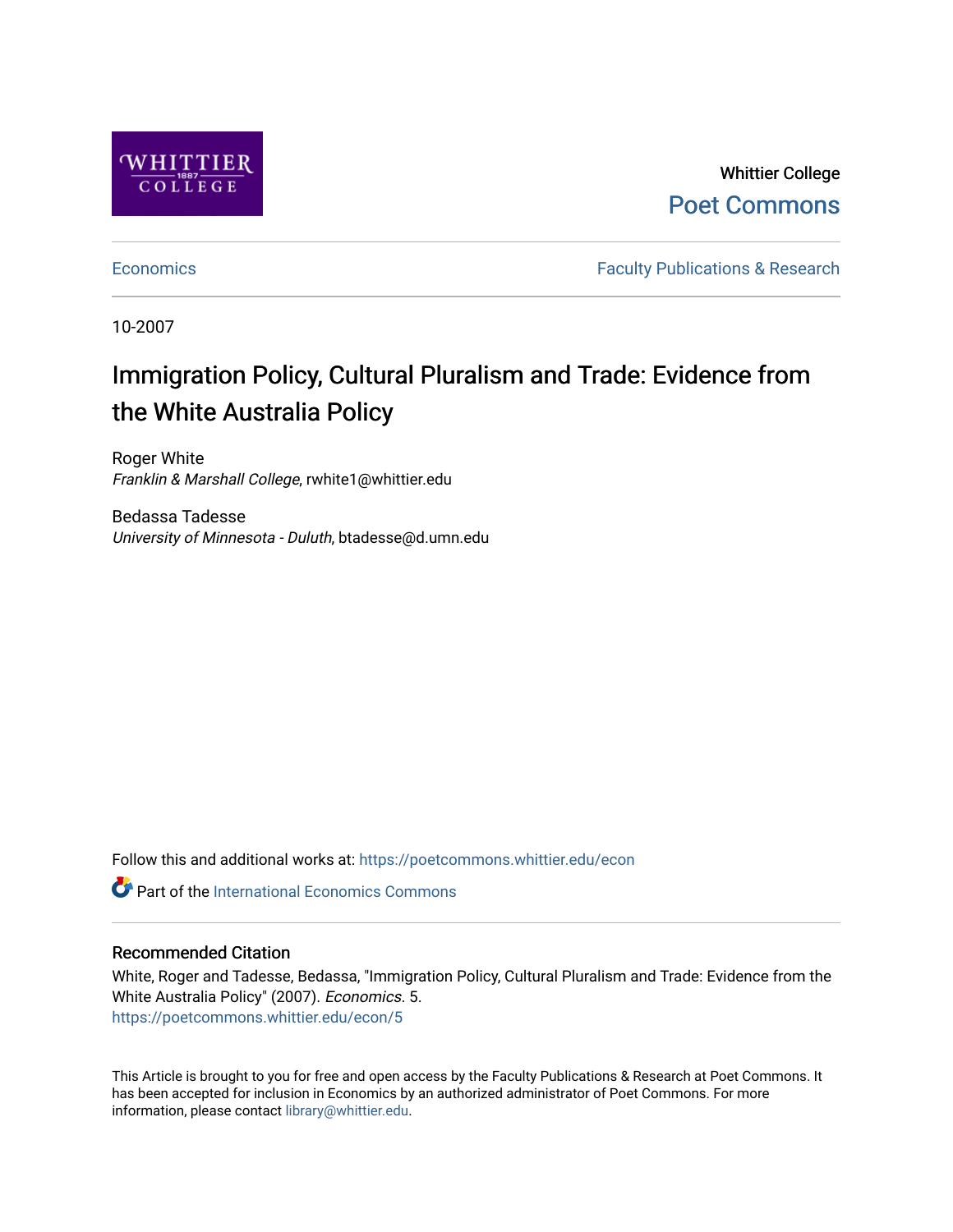# IMMIGRATION POLICY, CULTURAL PLURALISM AND **TRADE: EVIDENCE FROM THE WHITE AUSTRALIA POLICY**

ROGER WHITE<sup>\*</sup> Department of Economics, Franklin and Marshall College BEDASSA TADESSE *Department of Economics*, University of Minnesota, Duluth

*Abstract.* Examining data for Australia and 101 trading partners that span the years 1989–2000, we find immigrants from nations afforded preference under the White Australia policy exert greater proportional influences on Australian imports from their home countries compared to immigrants from nations not privy to such preference. Immigrants from this latter group of countries influence Australian exports to their home countries proportionally more than do immigrants from the former group. We also find immigrant-trade links vary across disaggregated measures of trade. The results suggest that cultural diversity, affected here by immigration policy, is relevant to a nation's trade patterns.

#### 1. INTRODUCTION

Australia's continued integration into the global economy has entailed more intense trade and factor flows. Between 1970 and 2000, Australia's combined exports and imports increased from 26.1% of gross domestic product (GDP) to 45.9%. Similarly, the sum of its foreign direct investment (FDI) inflows and outflows as a share of GDP nearly doubled from 2.4% to 4.4%. Although the proportion of Australia's population that was foreign-born only increased from 19.9% to 21.3% (World Bank, 2006), the ethnic composition of immigrant inflows changed dramatically. Capital flows often increase trade due to parent firm–affiliate interaction. Likewise, immigrants have been found to exert a positive influence on trade between home and host countries. Gould (1994), examining the USA, first reports an immigrant-trade link and subsequent studies document positive links for several countries. This paper contributes to the literature by examining Australia's immigrant-trade link and considering potential variation in the effects of immigrants on trade across immigrant home countries classified by historical access to preferences under Australian immigration policy.

Immigrants are thought to influence trade through two broad channels. First, immigrants may arrive with preferences for home country goods that are unavailable in the host nation. If so, host country imports from the home country may increase. Second, immigrants may increase imports from and/or exports to their home nation if they possess knowledge or skills that reduce trade related transaction costs. For example, immigrants may be connected to

<sup>\*</sup>*Address for correspondence*: Roger White, Franklin and Marshall College, Department of Economics, 415 Harrisburg Pike, Lancaster, PA 17603. Email: roger.white@fandm.edu.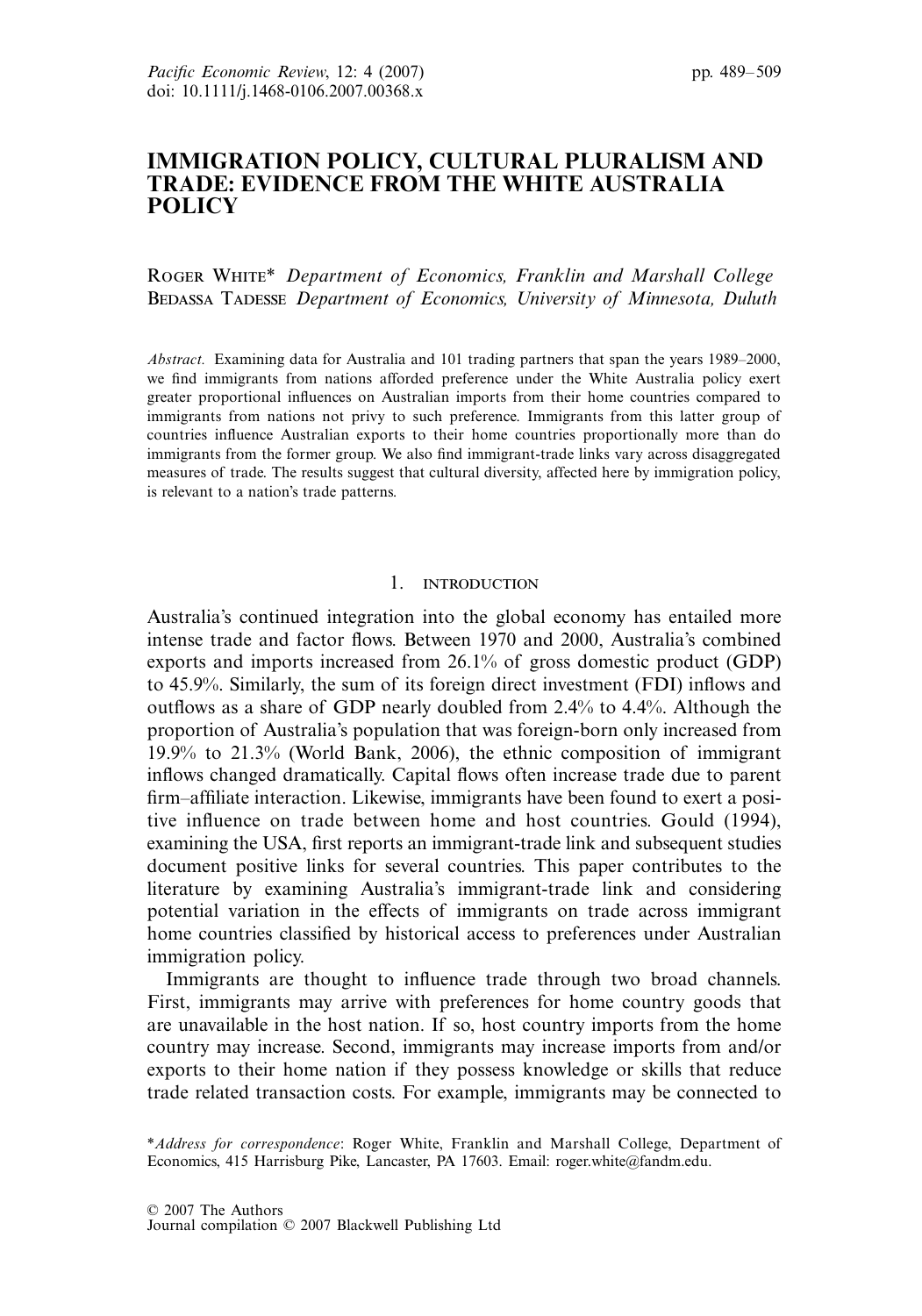home country social or business networks that facilitate trade or possess language skills or knowledge of home country customs that enable business to be conducted with the home nation (Globerman, 2001). In both cases, greater cultural distance between the populations of home and host nations may engender a stronger immigrant effect on trade. As a nation's cultural identity is an amalgam of its population's attitudes, customs and beliefs, it follows that immigration policy can influence a host nation's cultural identity and, in doing so, may affect trade. Given the associated policy relevance, an accurate account of the immigrant-trade relationship may prove beneficial with respect to the future formulation of immigration and trade policies.

Until the early 1950s, Australian immigration policy – known informally as the White Australia policy – afforded preferential treatment to British emigrants. As a result, Australia's population at the close of World War II was overwhelmingly of British ethnicity. For example, in 1947, Britain (89.8%), northern and western Europe (5.7%), and southern Europe (1.5%) collectively accounted for 97% of Australia's ethnic composition (Price, 1999).<sup>1</sup> In that same year, seeking labour for post-war reconstruction and national defence, Australia adopted annual immigrant inflow targets equal to 1% of the population with a desired ratio of ten British immigrants to every one non-British immigrant (Castles, 2000). However, like Australia, Britain faced manpower shortages and between 1945 and 1960 only 60% of Australia's 1.6 million immigrant arrivals were British (Bouscaren, 1963). This led Australia, beginning in the 1950s, to relax the White Australia policy by formally agreeing to provide preference to emigrants from 11 other European nations.<sup>2</sup>

The demographics of post-war immigrant inflows altered the ethnic makeup of Australia's population, yet even with formal abandonment of the White Australia policy in 1973 and an increased emphasis placed on the promotion of multiculturalism, as recently as 1999 persons of British descent accounted for 69.9% of Australia's ethnic composition. Adding the influence of continental Europe, results in a collective share of 83.8% (Price, 1999). Thus, while ethnic and cultural diversity have increased, Australia remains very much culturally akin to the UK and other European nations. As a result of the changes in Australian immigration policy, more recent immigrant arrivals have often been from nations that are culturally distinct from Europe and, hence, from Australia. For example, 80.1% of the increase in Australia's foreign-born population during the 1990s was due to immigrant arrivals from Asia and the Pacific. The greater cultural distance between Australia and the home countries of these more recent immigrants may have lead to stronger influences being exerted on trade as compared with that of immigrants from nations afforded preference under the White Australia policy.

<sup>1</sup> Price (1996) notes that birthplace origins are not the same as ethnic origins. We acknowledge this and, due to data constraints, proceed cautiously when employing country of birth as representative of ethnic origin.

<sup>&</sup>lt;sup>2</sup> The appendix provides a list of nations in the dataset, identified by White Australia policy association.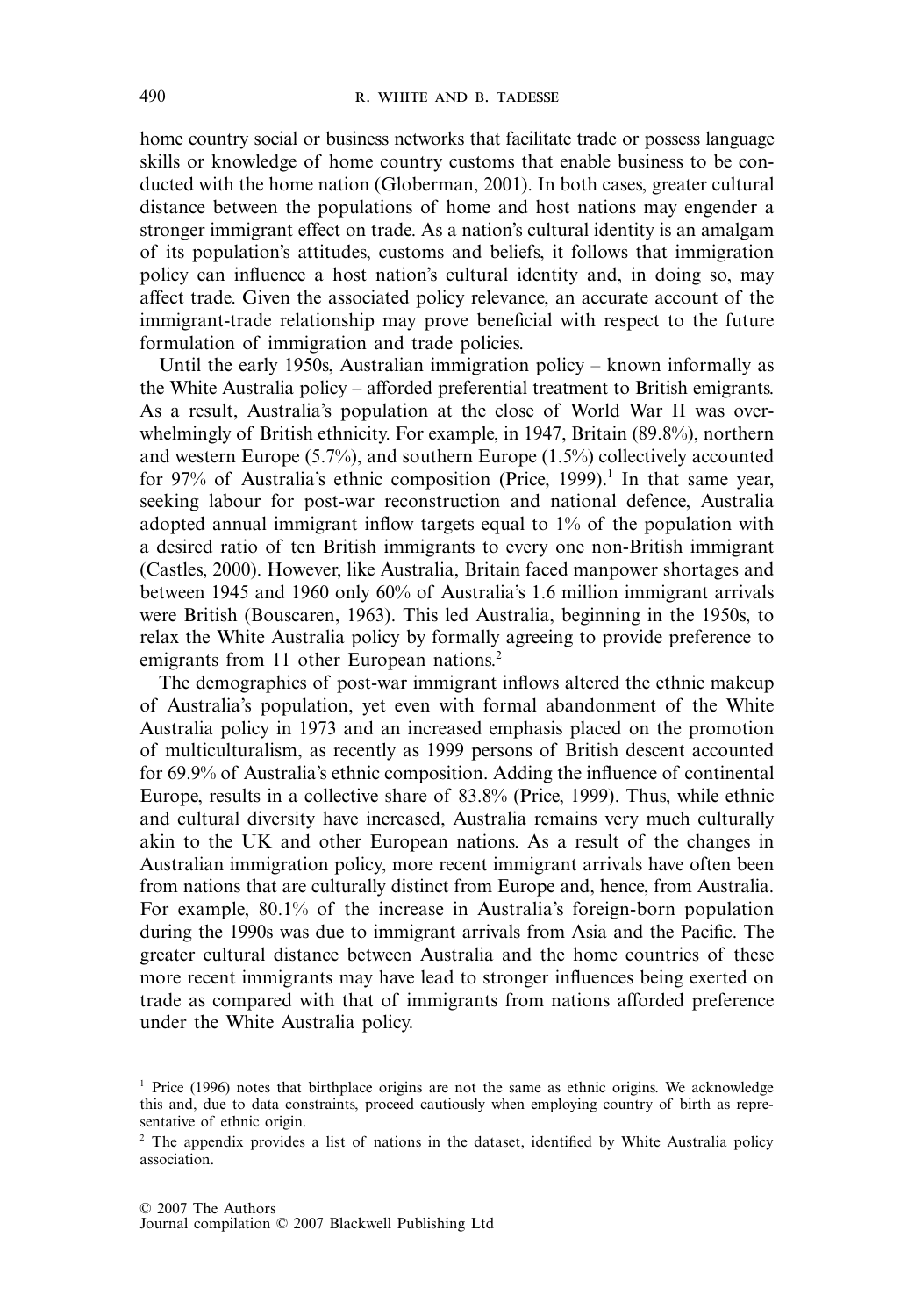To discern whether increased cultural pluralism, fostered through abandonment of the White Australia policy, generated variation in immigrant trade links across home countries, we classify the UK, New Zealand and home countries that entered into emigration agreements with Australia as White Australia policy (*WAP*) nations. Other home countries are classified as non-White Australia policy (*NWAP*) nations. Using data for Australia and 101 trading partners that span the years 1989–2000, we find pro-trade immigrant effects; however, the effects vary across *WAP* and *NWAP* classifications. Immigrants from *WAP* nations exert greater proportional influences on Australian imports from their respective home countries than do immigrants from *NWAP* nations, while immigrants from *NWAP* nations exert stronger influences on Australian exports to their home countries. Variation in links is also reported across several disaggregated trade measures. Likewise, estimated per-immigrant effects on trade are consistently greater for immigrants from *NWAP* nations. The findings provide greater insight into the channels via which immigrants affect trade and indicate that cultural diversity, affected by immigration policy in this case, is relevant to a nation's trade patterns. Section 2 introduces the econometric specification and the data. Section 3 presents the empirical analysis, while Section 4 concludes.

#### 2. ECONOMETRIC SPECIFICATION

Prior studies of the immigrant-trade relationship have employed variations of the gravity model. $3$  In its basic form, the model posits that trade between two nations  $(T_{ijt})$  increases with the nations' combined economic mass  $(Y_{it}Y_{it})$  and decreases with distance  $(D_{ii})$  between nations. The subscripts *i*, *j* and *t* represent Australia, home nations and time (in years), respectively. Higher home country GDP  $(Y_{ij})$  implies greater export markets for Australia and an increased probability of Australian imports. Similarly, higher Australian GDP  $(Y_{ij})$  signals an increased capacity to both export and to import. Distance between Sydney and the capital city of nation *j*, measured in kilometres using the great circle method, is a proxy for transport costs.  $\Lambda$  is the constant of proportionality, as equation (1) illustrates,

$$
T_{ijt} = \Lambda \left( \frac{Y_{it} Y_{jt}}{D_{ij}} \right). \tag{1}
$$

Researchers have, over time, extended the basic gravity specification to include a number of factors that potentially facilitate or inhibit trade. We draw upon the existing literature in formulating an augmented gravity specification. To control for additional factors that may enhance or diminish trade flows, we append to equation (1) several variables that, potentially, facilitate or inhibit trade. Taking natural logarithms of the continuous variables on both sides of

<sup>&</sup>lt;sup>3</sup> Tinbergen (1962) first applies the gravity equation to trade. Recent research (Bergstrand, 1985; Helpman and Krugman, 1985; Davis, 1995; Deardorff, 1998; Feenstra *et al*., 2001; Eaton and Kortum, 2002; Anderson and van Wincoop, 2003; Anderson, 1979) has established theoretical foundations for the model.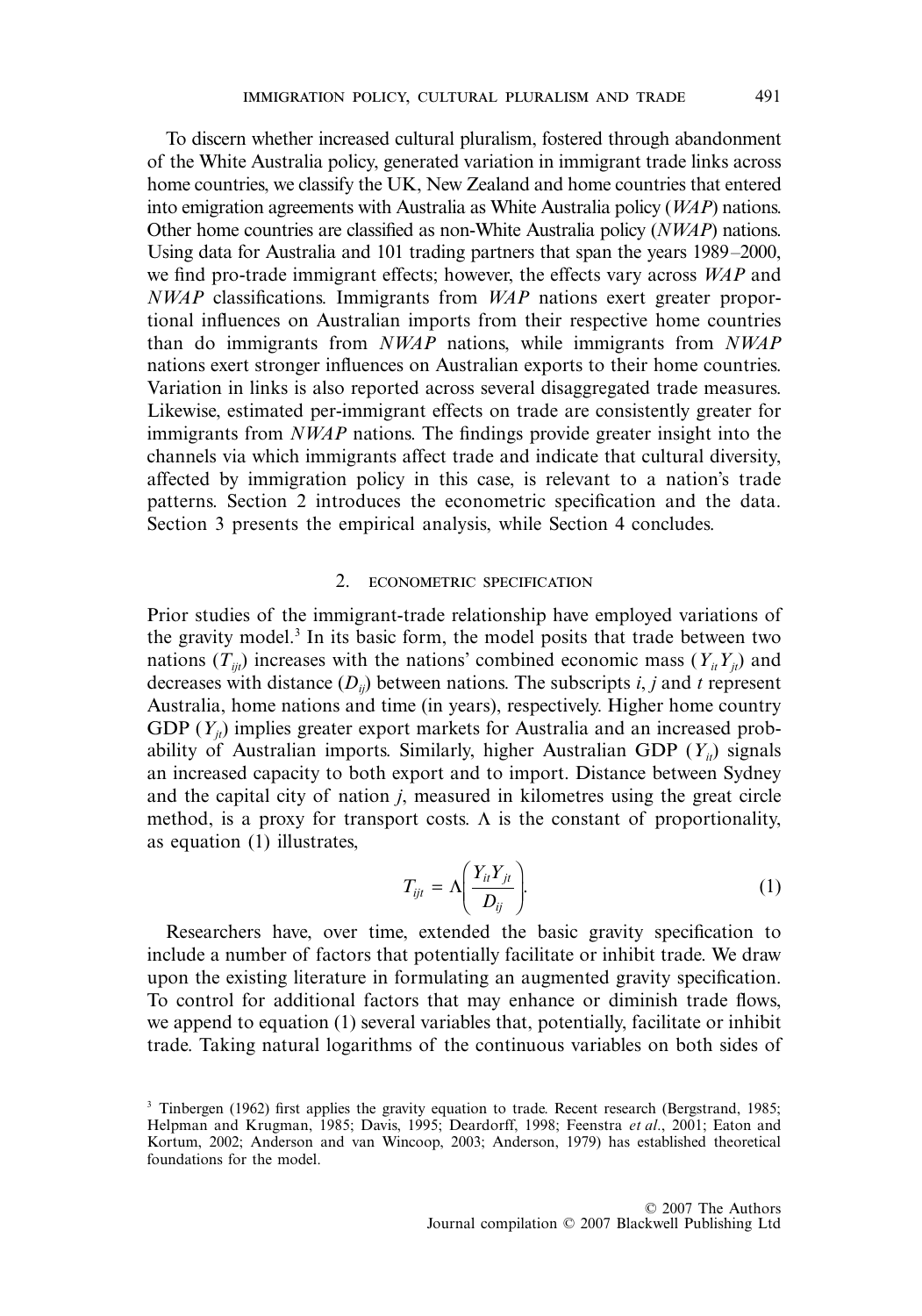the resulting equation and adding an assumed independently and identically distributed error term,  $\varepsilon_{ijt}$ , yields equation (2),

$$
\ln T_{ijt} = \alpha_0 + \beta_1 (\ln \, IMM_{ijt} \times WAP_j) + \beta_2 (\ln \, IMM_{ijt} \times NWAP_j)
$$
  
+  $\beta_3 \ln \Delta T_{ijt-1} + \beta_4 D_{ij} + \beta_5 \ln \, XRATE_{ijt-1} + \beta_6 Y_{it} + \beta_7 Y_{jt}$   
+  $\beta_8 \ln \left( \frac{Y \, deflator_j}{Y \, deflator_j} \right)_t + \beta_9 \ln OPEN_{jt} + \beta_{10} \ln POP_{it}$   
+  $\beta_{11} \ln POP_{jt} + \beta_{12} \ln REM_{jt} + \beta_{13} ENGLISH_j + \varepsilon_{ijt}$ . (2)

The series of dependent variables,  $T_{ijt}$ , includes values for aggregate imports and exports, along with trade values for manufacturing and non-manufacturing sectors, goods at one-digit Standard Industrial Trade Classification (SITC), and differentiated and homogenous (reference-priced and organized exchange) products.4 These latter values are constructed using four-digit SITC-level trade data and Rauch (1999) product classifications. Goods traded on public exchanges are classified as organized exchange products, while reference-priced goods are those with prices regularly listed in industry trade publications. All other goods are considered differentiated. Trade data are from Feenstra *et al*. (2005), except for the one-digit SITC level data which are from the SourceOECD database. Estimating equation (2) using each of the various measures of trade increases the depth and breadth of our analysis. While aggregate trade values permit examination of a general immigrant-trade link, use of disaggregated trade values as dependent variables enables us to consider variation across sectors and types of goods. This, in turn, provides for a more detailed understanding of the relationship between immigrants and trade.

The stock of immigrants from nation *j* residing in Australia,  $IMM_{ijt}$ , is interacted with two dummy variables,  $WAP_j$  and  $NWAP_j$ , respectively, to produce a pair of variables that identify immigrants from home countries that received preferential treatment under the White Australia policy and those that were not privy to such preference. The interaction of the dummy variables with the immigrant stock variable permits us to test whether or not the abandonment of the White Australia policy has contributed to any variation in immigranttrade links. We acknowledge that an immigrant's influence on trade may depend on the immigrant's skill level and/or visa status. For example, 'business' or 'skilled' migrants may increase Australian trade more, on average, than would the typical 'family' migrant; however, given available data, we are unable to address this question.

The immigrant stock variable is constructed as follows. Census data from the Australian Bureau of Statistics (ABS) provide country level immigrant stocks at three points in time: 1991, 1996 and 2001. We employ these values as benchmarks. ABS data on immigrant inflows during the years 1992–2000

<sup>4</sup> A listing of one-digit SITC sectors is provided in the appendix.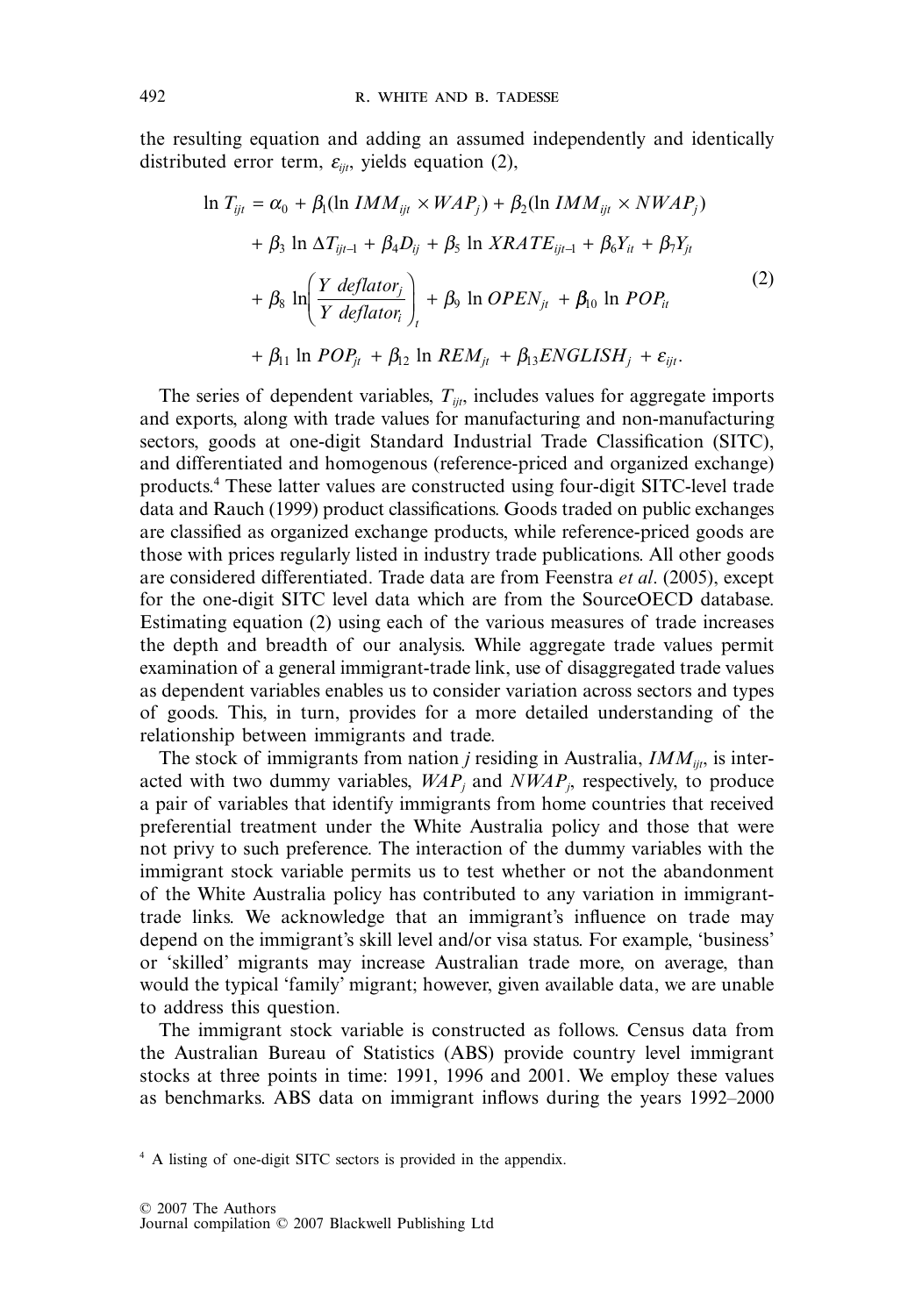are used to estimate immigrant stock values for intra-census years. For example, immigrant stocks for the years 1992–1996 are estimated as follows,

$$
IMM_{ijt} = IMM_{ij1991} + \sum_{1991}^{t} INFLOW_{ijt} + \delta_j.
$$
 (3)

 $\delta_i$  is an adjustment factor accounting for return migration and death of immigrants during intra-census years. It is the immigrant stock from nation *j* in Australia given by the 1996 census less the sum of immigrants from nation *j* in Australia in 1991 and the inflow from nation *j* during the years 1991–1996 divided by six,

$$
\delta_j = \frac{IMM_{ij1996} - \left[IMM_{ij1991} + \sum_{t=1991}^{1996} INFLOW_{ijt} \right]}{6}.
$$
\n(4)

For the years 1997–2000 the immigrant stock variable is constructed similarly, using 2001 census values and 1997–2001 immigrant inflow data. The combination of the 1992–1995 and 1997–2000 estimated immigrant stock values and the 1991 and 1996 benchmark values results in a set of immigrant values for each nation over the years 1991–2000.

The remaining explanatory variables include the lagged first-difference of the dependent variable. Gould (1994) employs the one-period lagged value of the dependent variable as an explanatory variable and interprets the resulting regression specification as a partial adjustment model. This is akin to controlling for the effects of what might be called trade inertia. Eichengreen and Irwin (1996) also include the one-year lag of the dependent variable to capture such effects. Following Wooldridge (2002), we test for autocorrelation in our panel data and fail to rule out the presence of first-order autocorrelation for each of the dependent variables used in our estimations. In the presence of AR(1) in the data, inclusion of the lagged dependent variable in the empirical specification would bias estimated coefficients downward and potentially obscure any meaningful effects of changes in explanatory variables, including those of immigrants, on trade. As a result, we include the lagged first-difference of the dependent variable (given as  $\Delta \ln T_{ij} = \Delta \ln T_{ij-1} - \ln T_{ij-2}$ ), rather than the lagged value of the dependent variable, to control for inertia effects. As changes in the dependent variable are related to trends in bilateral trade flows, rather than size or distance, inclusion of this variable does not violate the theoretical foundations of the gravity specification, nor does it lead to downward biasing of coefficients.

To capture potential effects of price variation, we include lagged one-year nominal exchange rates (*XRATE<sub>iil</sub>*) (IMF, 2006). Given as annual average values of Australian dollars per foreign currency unit, an increase in the value indicates a depreciation of the Australian dollar and thus is expected to yield increases in Australian exports and decreases in Australian imports. Also controlling for the influences of relative prices, we include the ratio of GDP deflators (*Y deflatorj*/*Y deflatori*)*<sup>t</sup>* (World Bank, 2006). While Gould (1994) employs US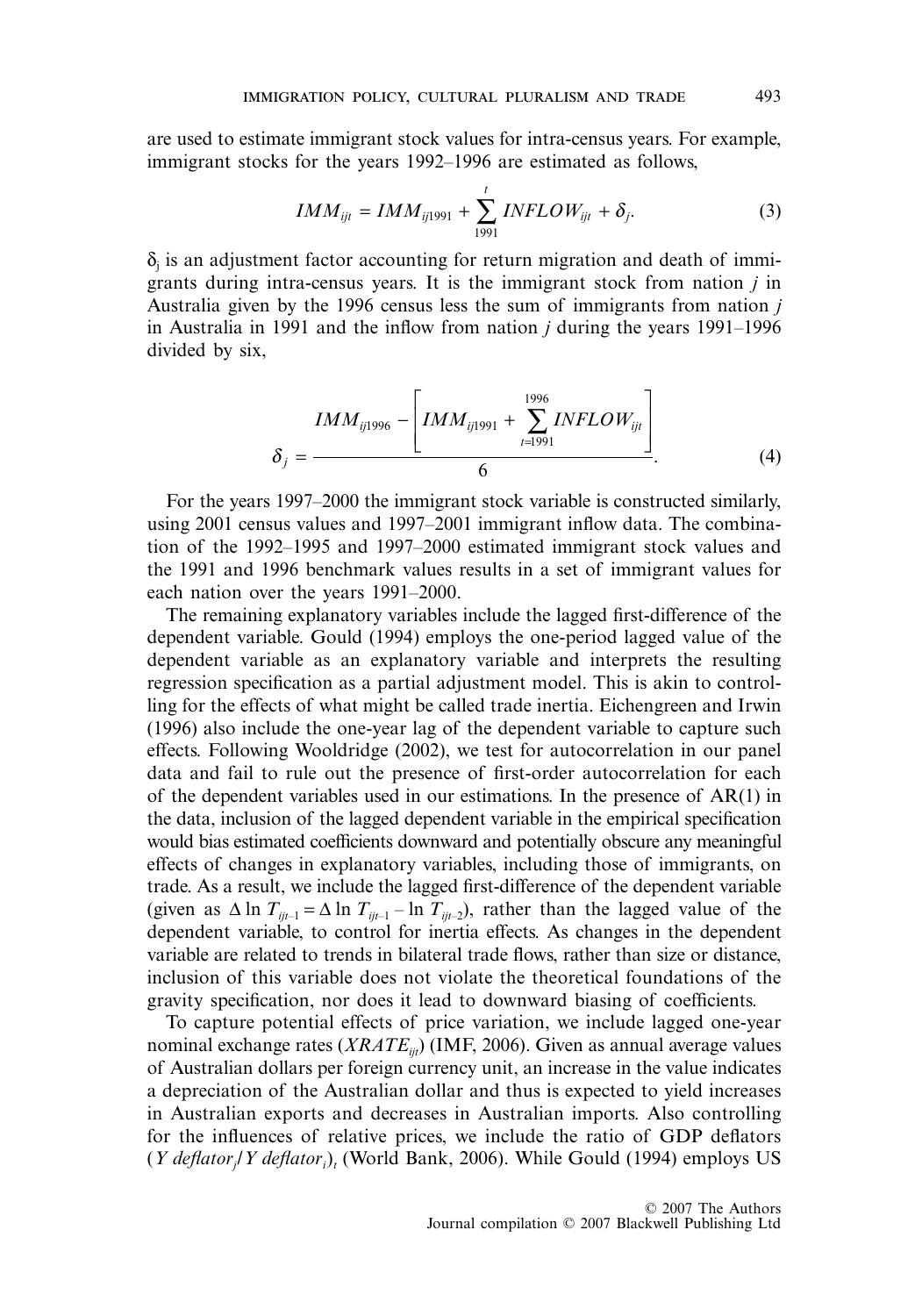and home country GDP deflators separately, we follow the methodology of Head and Ries (1998) as we believe this measure of relative prices is better suited, as compared with including Australian and home country GDP deflators separately, to capture the expected positive influences of relatively higher (lower) home country prices on Australian imports (exports).

Since trade with Australia may depend on outside (i.e. non-Australian) trading opportunities available to potential trading parties in each home country, we include a measure of the economic remoteness of each home country. Given as  $REM_{jt} = 1/\sum_{k=1}^{K} [(Y_{kt}/Y_{wt})/D_{jk}]$ , the remoteness variable is a measure of quasidistance (Wagner *et al.*, 2002).  $D_{ik}$  is the distance between home country *j* and each nation *k* other than Australia,  $Y_{kt}$  is the total output of country *k* and  $Y_{wt}$  represents gross global product (World Bank, 2006).<sup>5</sup> A country may be economically remote if it is geographically isolated (e.g. New Zealand) or located near relatively small economies (e.g. South Africa). Such nations face a relative lack of trading opportunities and may find Australia to be a preferred partner.

It could be argued that the pro-trade influence of immigrants is the result of recent trade liberalization in *NWAP* nations. Similarly, relative openness to trade may stem from greater trading infrastructure; for example, airports, seaports, rail lines and highway systems. To control for such possibilities, we include a trade openness variable  $(OPEN<sub>i</sub>)$  which is given as the sum of imports and exports divided by GDP (Head and Ries, 1998). Hutchinson (2002) and Girma and Yu (2002), examining US and UK trade, respectively, find common language to be an important determinant of trade flows. Shared languages may permit contracts to be more easily written and interpreted or reduce search costs associated with finding suitable trading partners. Accordingly, we include a dummy variable equal to one if English is a common language in the home country (US CIA, 2006). Finally, following Gould (1994), we include Australian and home country populations  $(POP_{it}$  and  $POP_{it}$ , respectively) to represent market size (World Bank, 2006). All values, trade flows and otherwise, have been normalized to 2000 US dollars where applicable.

Immigrants from the nations included in this dataset comprise 18.4% of the Australian population. Descriptive statistics are provided in Table 1. The average immigrant stock is significantly greater for the 13 nations that were afforded preference under the White Australia policy. The collective immigrant population from these nations  $(11.3\%$  of the total population) is sizeably larger than the total immigrant population (7.1%) from the 88 nations not afforded preference under the White Australia policy. Australia tends to import relatively more from and export more to *WAP* nations, and *WAP* nations have, on average, higher average GDP values; so much so that, in comparison with the typical *NWAP* nation, *WAP* nations are relatively closed to trade. *WAP* nations are also significantly less economically remote than *NWAP* nations; however, they are located, on average, a greater distance from Australia.

<sup>&</sup>lt;sup>5</sup> If  $j = k$ , internal distance is the square root of the country's mass times 0.4 (Head and Mayer, 2000).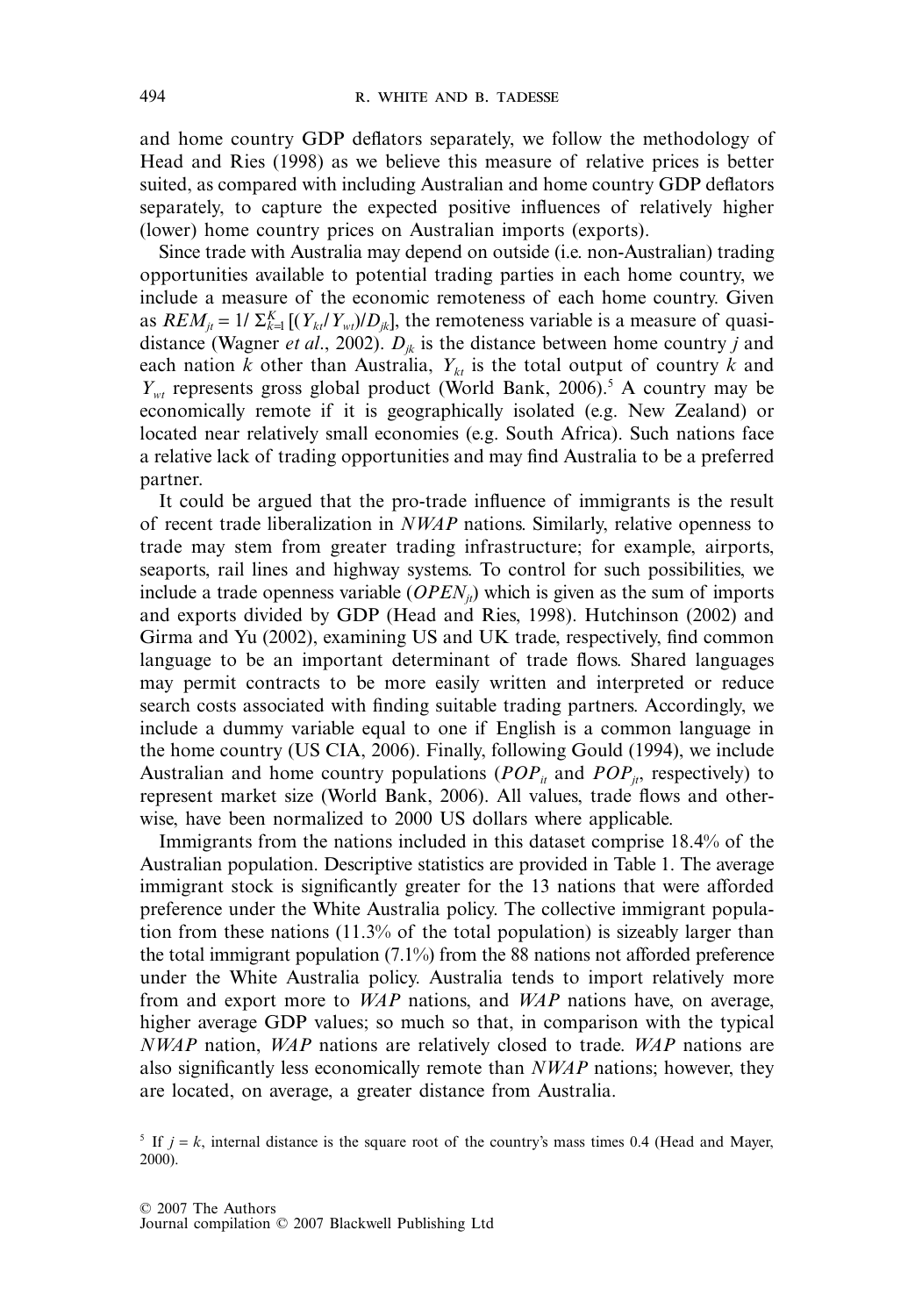| Variable                                          | Description                  | All home countries<br>$N = 1010$ | <b>NWAP</b> countries<br>$N = 880$ | <b>WAP</b> countries<br>$N = 130$ |
|---------------------------------------------------|------------------------------|----------------------------------|------------------------------------|-----------------------------------|
| $T_{ii}$                                          | Real exports, total          | 461.788.90                       | 437.314.70                         | 627,460.5***                      |
|                                                   |                              | (1,544,632)                      | (1,621,423)                        | (846, 162, 80)                    |
|                                                   | Real imports, total          | 486,334.50                       | 400,345.40                         | 1,068,414.00*                     |
|                                                   |                              | (1, 554, 189)                    | (1,589,043)                        | (1, 138, 347)                     |
| $IMM_{ii}$                                        | Immigrant stock              | 33,130.80                        | 14,727.79*                         | 157,705.00*                       |
|                                                   |                              | (116, 504.3)                     | (27,016.52)                        | (288, 518.80)                     |
| $D_{ii}$                                          | Distance (in miles)          | 13,369.57                        | 13,201.90                          | 14,504.62*                        |
|                                                   |                              | (3,514.9)                        | (3,402,5690)                       | (4,031.974)                       |
| $XRATE_{ijt-1}$                                   | Exchange rate (one-year lag) | 1.032.80                         | 1.169.5460                         | 107.0323*                         |
|                                                   |                              | (10, 848)                        | (11, 615, 77)                      | (293.6987)                        |
| $Y_{it}$                                          | Real GDP (home country)      | 275,987.96                       | 234,637.47                         | 555,898.95*                       |
|                                                   |                              | (964, 929.09)                    | (995, 998, 75)                     | (657, 678, 96)                    |
| $Y$ deflator <sub>it</sub>                        | GDP deflator (home country)  | 105.6778                         | 104.8121                           | 111.5379*                         |
|                                                   |                              | (16.87136)                       | (17.2191)                          | (12.8974)                         |
| Y deflator <sub>ii</sub> Y deflator <sub>ii</sub> | GDP deflator ratio           | 1.0523                           | 1.0439                             | $1.109*$                          |
|                                                   |                              | (0.1807)                         | (0.1854)                           | (0.1314)                          |
| $OPEN_{it}$                                       | Trade openness               | 0.7083                           | 0.7156                             | $0.6586*$                         |
|                                                   |                              | (0.388)                          | (0.4091)                           | (0.1851)                          |
| $POP_{it}$                                        | Population                   | 49.111.783.90                    | 52,907,343.91                      | 23,442,069.92*                    |
|                                                   |                              | (15,377,902)                     | (163, 697, 640.97)                 | (25, 468, 345.39)                 |
| $REM_{it}$                                        | Economic remoteness          | 6,737.85                         | 7.159.151**                        | 3,885.94*                         |
|                                                   |                              | (4, 125.54)                      | (4,093.3390)                       | (3,089.96)                        |
| ENGLISH                                           | Common language              | 0.3762                           | 0.3864                             | 0.3077                            |
|                                                   |                              | (0.4847)                         | (0.4872)                           | (0.4633)                          |
| $Y_{it}$                                          | Real GDP (Australia)         | 383,263.85                       | ----                               | ----                              |
|                                                   |                              | (44, 411, 21)                    |                                    |                                   |
| $Y$ deflator <sub>ii</sub>                        | GDP deflator (Australia)     | 100.7173                         |                                    |                                   |
|                                                   |                              | (4.6335)                         |                                    |                                   |
| $POP_{it}$                                        | Population (Australia)       | 18,209,220                       |                                    |                                   |
|                                                   |                              | (612,790,70)                     |                                    |                                   |

*Table 1. Descriptive statistics for all home countries and for WAP/NWAP subsamples*

Standard deviations in parentheses. '\*', '\*\*' and '\*\*\*' denote statistical significance from the overall mean at the 1%, 5% and 10% levels, respectively. Trade values are<br>in thousands of 2000 US dollars. GDP values are in

IMIGRATION POLICY, CULTURAL PLURALISM AND TRADE

IMMIGRATION POLICY, CULTURAL PLURALISM AND TRADE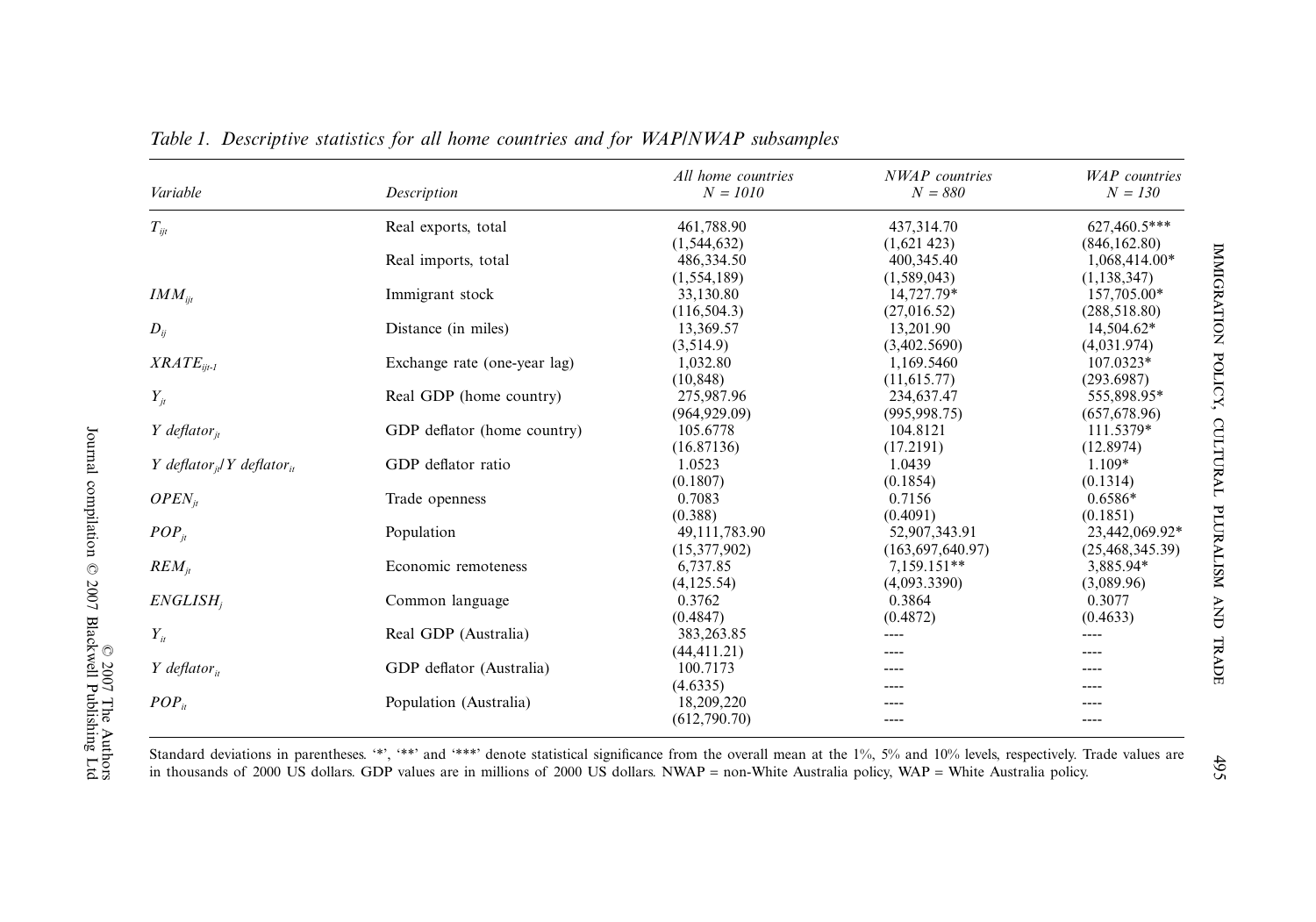#### 3. ECONOMETRIC RESULTS

As mentioned, we examine whether increased cultural pluralism, fostered through abandonment of the White Australia policy, has produced variation in immigranttrade links across home countries. Doing so provides a more accurate account of the immigrant-trade relationship and may prove beneficial to the formulation of future immigration and trade policies. Using US data, Gould (1994) first documents an immigrant-trade link. Subsequent research has reported positive relationships between immigrants and trade for several nations. For example, Wagner *et al*. (2002), Head and Ries (1998) and Helliwell (1997) examine immigrant-trade links for Canada. Similarly, Ching and Chen (2000) report a positive relationship between immigration and Canada-Taiwan trade. Blanes (2003), Piperakis *et al*. (2003) and Bryant *et al*. (2004) report links for Spain, Greece and New Zealand, respectively, and, at the sub-national level, Combes *et al*. (2005) finds evidence of an intra-France migrant-trade relationship. Several studies also identify a link between immigrants and US state exports.<sup>6</sup> Few studies have explored variation in immigrant effects across home countries and none have considered a potential Australian immigrant-trade link. White (2007), employing average income as a proxy for relative economic development, finds immigrants from low income countries drive the US immigrant-trade link.

The study most similar to our examination of the Australian immigranttrade link may be Girma and Yu (2002). Examining UK trade with 48 nations over the 1981–1993 period, the authors stratify their sample into two groups: 'Commonwealth' and 'non-Commonwealth' nations. A positive immigranttrade link is reported only for the latter group. The authors contend that personal contacts and network connections apply to all immigrants, regardless of home country. Thus, associated influences on trade would be relatively uniform across home countries. Similarly, commonality of legal norms and judicial systems, formal and informal contracting structures, and communications systems between the UK and Commonwealth-affiliated home countries diminish immigrants' abilities to affect trade. This suggests that institutional dissimilarity between the UK and non-Commonwealth home countries permits immigrants from such nations to enhance trade flows. Classifying nations by *WAP/NWAP* status permits the isolation of the respective influences of immigrants on trade. Unlike Commonwealth affiliation, which entails much stronger host country influences on the home country in terms of governmental and, hence, institutional structures, *WAP/NWAP* status involves much weaker host country influence (and, perhaps, only a negligible influence) on the internal structures of the home countries. As a result, classification of home countries according to *WAP/ NWAP* status permits consideration that cultural pluralism, in this instance resulting from a host country shifting away from a restrictive immigration policy, affects trade flows.

<sup>6</sup> See Bandyopadhyay *et al*. (2006) for a review of related research.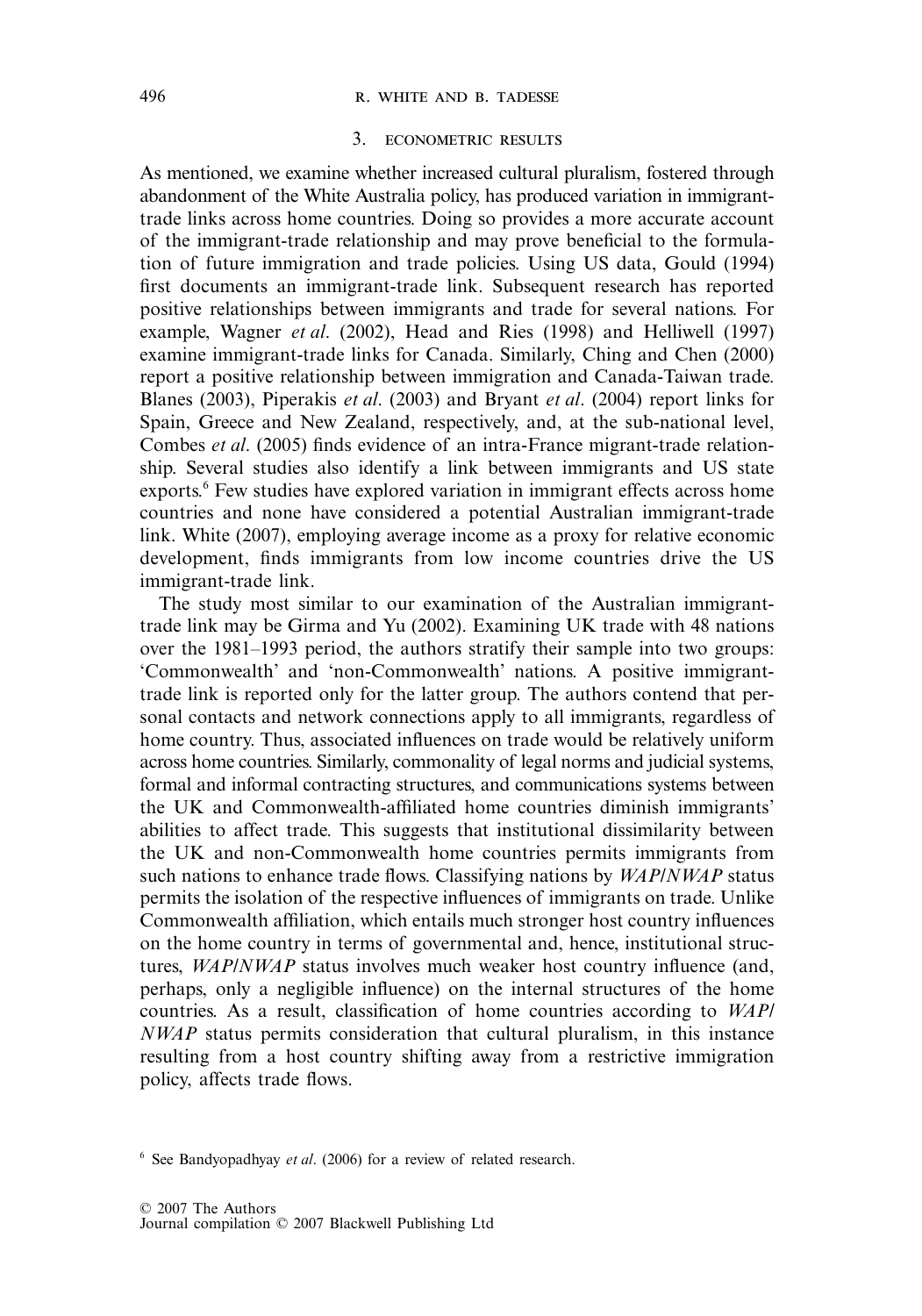| Dependent variables                                 | $ln$ exports <sub>iit</sub> | $ln$ imports <sub>iit</sub> | $ln$ exports <sub>iit</sub> | $ln$ imports <sub>ijt</sub> |
|-----------------------------------------------------|-----------------------------|-----------------------------|-----------------------------|-----------------------------|
| ln immigrants <sub>iit</sub>                        | $0.4646*$                   | $0.1758*$                   |                             |                             |
|                                                     | (0.0356)                    | (0.0325)                    | ----                        |                             |
| In immigrants <sub>iit</sub> x White Australia,     | ----                        |                             | 0.3882*                     | $0.2416*$                   |
|                                                     |                             |                             | (0.0295)                    | (0.0319)                    |
| In immigrants <sub>iit</sub> x non-White Australia, |                             |                             | $0.4721*$                   | $0.1882*$                   |
|                                                     |                             | ----                        | (0.0326)                    | (0.0308)                    |
| Lagged first-difference of dep. variable            | $-0.0277$                   | 0.0056                      | $-0.0253$                   | 0.0061                      |
|                                                     | (0.0188)                    | (0.0148)                    | (0.019)                     | (0.0147)                    |
| ln distance <sub>ii</sub>                           | $-1.4659*$                  | $-2.0129*$                  | $-1.667*$                   | $-2.1753*$                  |
|                                                     | (0.1147)                    | (0.2056)                    | (0.1281)                    | (0.2369)                    |
| In exchange rate <sub>ijt-1</sub>                   | 0.0221                      | $-0.0614**$                 | 0.0137                      | $-0.0845*$                  |
|                                                     | (0.0154)                    | (0.0246)                    | (0.0141)                    | (0.0241)                    |
| In $GDP_{ii}$ (home country)                        | $1.108*$                    | 1.5136*                     | $1.1057*$                   | 1.3858*                     |
|                                                     | (0.0412)                    | (0.0464)                    | (0.0377)                    | (0.0373)                    |
| $ln$ GDP <sub>it</sub> (Australia)                  | $-3.1932*$                  | $-0.0219$                   | $-3.3529*$                  | 0.4735                      |
|                                                     | (0.8944)                    | (0.7978)                    | (0.8862)                    | (0.7153)                    |
| $ln (GDP deflatorir/GDP deflatorit)$                | $-2.086*$                   | $-0.8011**$                 | $-2.1421*$                  | $-1.2216*$                  |
|                                                     | (0.345)                     | (0.3416)                    | (0.3342)                    | (0.2998)                    |
| $ln$ open <sub>it</sub>                             | $0.9849*$                   | $0.1235***$                 | $0.9254*$                   | $0.1219***$                 |
|                                                     | (0.0756)                    | (0.0658)                    | (0.0717)                    | (0.0648)                    |
| <i>ln population</i> <sub>it</sub> (home country)   | $0.0565***$                 | $-0.2172*$                  | $-0.0682***$                | $-0.1669*$                  |
|                                                     | (0.0311)                    | (0.0595)                    | (0.0407)                    | (0.0594)                    |
| <i>ln population</i> <sub>it</sub> (Australia)      | 3.9849                      | $-2.0477$                   | 4.0371                      | $-2.7123$                   |
|                                                     | (3.1065)                    | (2.7336)                    | (3.0817)                    | (2.4654)                    |
| $ln$ remote <sub>it</sub>                           | $0.3706*$                   | $-0.1847$                   | 0.1097                      | $-0.1742$                   |
|                                                     | (0.0774)                    | (0.1194)                    | (0.0732)                    | (0.1099)                    |
| $ENGLISH_i$                                         | $0.2007**$                  | 1.4985*                     | 0.1307                      | $1.4413*$                   |
|                                                     | (0.1022)                    | (0.1572)                    | (0.0912)                    | (0.1582)                    |
| Constant                                            | 9.5552                      | 30.2588                     | 19.3732                     | 32.2236                     |
|                                                     | (28.8499)                   | (25.4529)                   | (28.4008)                   | (22.8131)                   |
| N                                                   | 1010                        | 1010                        | 1010                        | 1010                        |
| Wald $\chi^2$                                       | 6503*                       | 3200*                       | 7397*                       | 6948*                       |
| Log likelihood                                      | $-1003$                     | $-664$                      | $-1029$                     | $-652$                      |

*Table 2. Immigrant-trade links, with and without White Australia policy distinction*

All dependent variables have been converted to 2000 US dollars. Standard deviations are in parentheses. '\*', '\*\*' and '\*\*\*' indicate significance from zero at the 1%, 5% and 10% levels, respectively.

We select iterative feasible generalized least squares (FGLS) as the appropriate econometric estimation method. Our selection of FGLS is dictated by the presence of first-order autocorrelation and panel-level heteroskedasticity in the original data.<sup>7</sup> FGLS allows the estimation of efficient coefficients when AR(1) autocorrelation within panels and cross-sectional correlation and/or heteroskedasticity across panels are present. Thus, the estimated coefficients we provide in Tables 2 and 3 are based on iterative FGLS estimations where

<sup>7</sup> We follow Wooldridge (2002) and test for autocorrelation and heteroskedasticity in the panel data. Both Wooldridge and Breusch-Pagan tests, respectively, reject (at *P* > 0.001) the null hypotheses of no autocorrelation and the homoskedastic panels assumption. Since we have time invariant country characteristics, the use of fixed effects regression is ruled out. Thus, we select FGLS as our estimation strategy. We also use the panel corrected standard errors (PCSE) technique for estimating variances as an alternative estimation strategy to check the robustness of our findings (see Subsection 3.3 for details).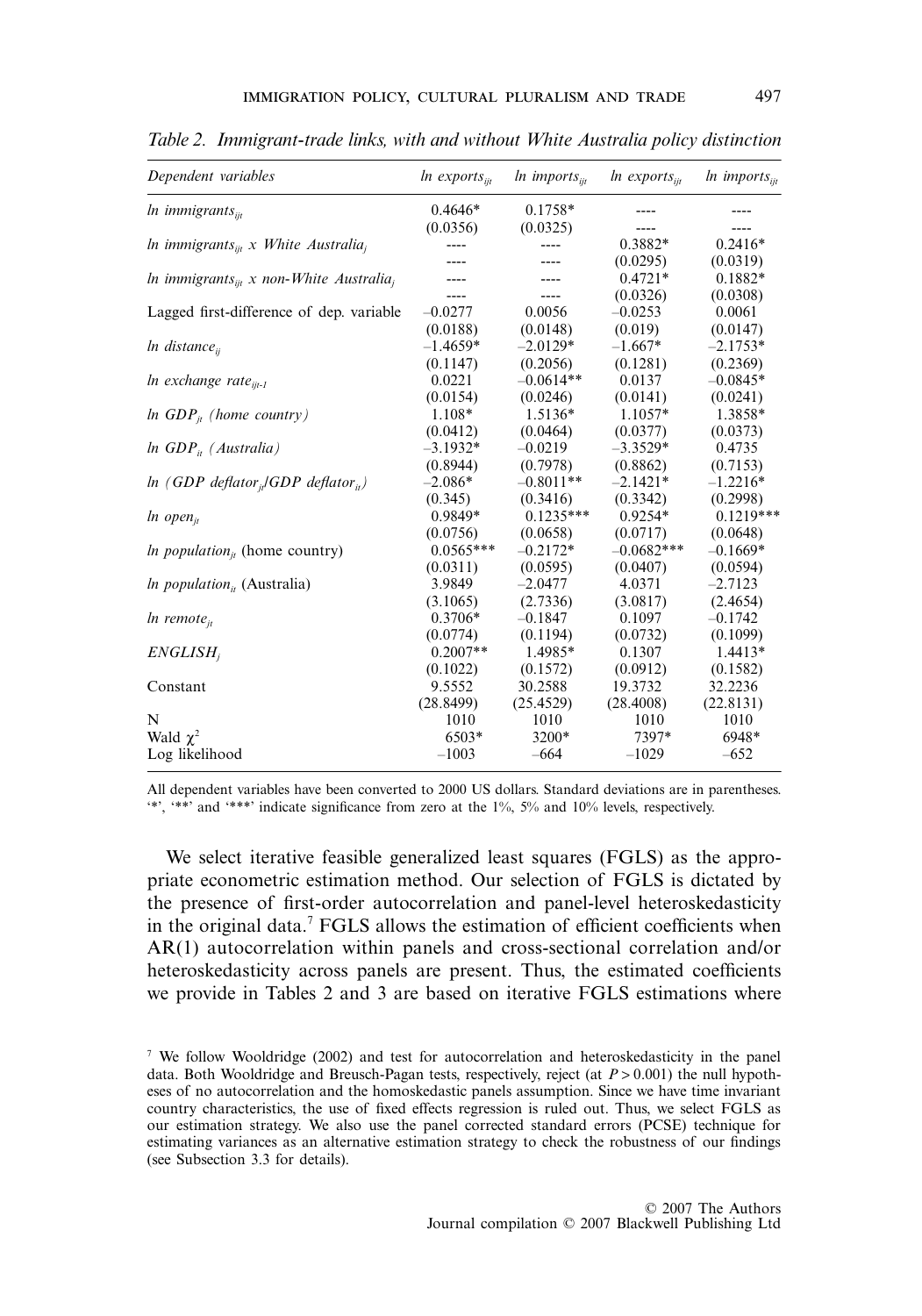|                                                         |                | <i>Exports</i> | <i>Imports</i> |                |  |
|---------------------------------------------------------|----------------|----------------|----------------|----------------|--|
| Trade measure                                           | NWAP           | WAP            | NWAP           | <b>WAP</b>     |  |
|                                                         | home countries | home countries | home countries | home countries |  |
| Conservative product classification                     |                |                |                |                |  |
| Differentiated products                                 | $0.440*$       | $0.426*$       | $0.322*$       | $0.416*$       |  |
| Reference-priced products                               | (0.045)        | (0.047)        | (0.041)        | (0.062)        |  |
|                                                         | $0.461*$       | $0.238*$       | $-0.003$       | $-0.049$       |  |
| Organized exchange products                             | (0.067)        | (0.075)        | (0.031)        | (0.037)        |  |
|                                                         | $0.622*$       | $0.370*$       | $0.091***$     | $0.441*$       |  |
|                                                         | (0.064)        | (0.079)        | (0.047)        | (0.053)        |  |
| Liberal product classification                          |                |                |                |                |  |
| Differentiated products                                 | $0.408*$       | $0.403*$       | $0.307*$       | $0.399*$       |  |
| Reference-priced products                               | (0.049)        | (0.051)        | (0.041)        | (0.064)        |  |
|                                                         | $0.451*$       | $0.291*$       | 0.011          | $-0.044$       |  |
| Organized exchange products                             | (0.073)        | (0.091)        | (0.024)        | (0.032)        |  |
|                                                         | $0.645*$       | $0.378*$       | $0.19*$        | 0.398*         |  |
|                                                         | (0.059)        | (0.071)        | (0.037)        | (0.039)        |  |
| One-digit SITC industry sector                          |                |                |                |                |  |
| Non-manufacturing                                       | $0.257***$     | 0.03           | $0.464***$     | $0.345***$     |  |
|                                                         | (0.051)        | (0.057)        | (0.050)        | (0.063)        |  |
| SITC-0: Food and live animals                           | $0.231*$       | 0.091          | $0.482*$       | $0.416*$       |  |
|                                                         | (0.078)        | (0.100)        | (0.044)        | (0.048)        |  |
| SITC-1: Beverages and tobacco                           | $-0.009$       | $-0.007$       | $0.029**$      | $0.119*$       |  |
| SITC-2: Crude materials, inedible, except fuels         | (0.019)        | (0.045)        | (0.014)        | (0.031)        |  |
|                                                         | $0.164*$       | $-0.086$       | 0.003          | $0.148**$      |  |
| SITC-3: Mineral fuels, lubricants and related materials | (0.051)        | (0.070)        | (0.055)        | (0.064)        |  |
|                                                         | 0.072          | 0.001          | 0.007          | $0.214*$       |  |
| SITC-4: Animal and vegetable oils, fats and waxes       | (0.044)        | (0.061)        | (0.031)        | (0.053)        |  |
|                                                         | 0.043          | $0.143*$       | $-0.001$       | $-0.04$        |  |
|                                                         | (0.042)        | (0.050)        | (0.018)        | (0.032)        |  |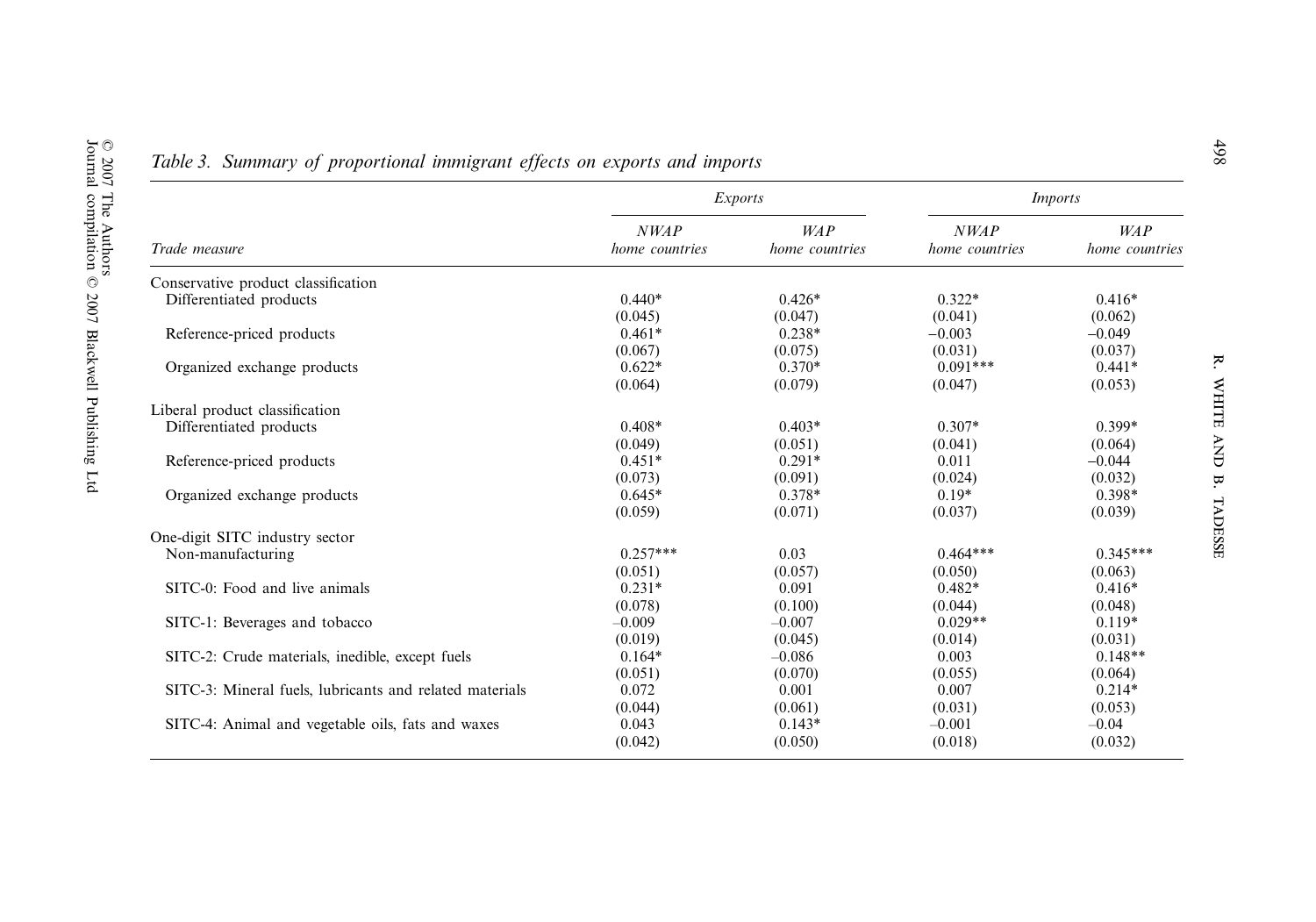| Table 3. | Continued. |
|----------|------------|
|          |            |

|                                                           |                               | <i>Exports</i>                      | <i>Imports</i>                |                              |  |  |
|-----------------------------------------------------------|-------------------------------|-------------------------------------|-------------------------------|------------------------------|--|--|
| Trade measure                                             | NWAP<br><i>home countries</i> | <b>WAP</b><br><i>home countries</i> | NWAP<br><i>home countries</i> | <b>WAP</b><br>home countries |  |  |
| Manufacturing                                             | $0.187*$                      | $0.103***$                          | $0.083*$                      | $-0.198*$                    |  |  |
|                                                           | (0.044)                       | (0.058)                             | (0.043)                       | (0.050)                      |  |  |
| SITC-5: Chemicals and related products, n.e.s.            | $0.141**$                     | 0.041                               | $0.087*$                      | 0.022                        |  |  |
|                                                           | (0.063)                       | (0.077)                             | (0.048)                       | (0.066)                      |  |  |
| SITC-6: Manufactured goods classified chiefly by material | $0.129**$                     | 0.001                               | $0.101***$                    | $-0.102$                     |  |  |
|                                                           | (0.057)                       | (0.069)                             | (0.055)                       | (0.065)                      |  |  |
| SITC-7: Machinery and transport equipment                 | $0.238*$                      | $0.358*$                            | $-0.047$                      | $-0.463*$                    |  |  |
|                                                           | (0.041)                       | (0.051)                             | (0.036)                       | (0.058)                      |  |  |
| SITC-8: Miscellaneous manufactured articles               | $0.158*$                      | 0.021                               | $0.289*$                      | $0.154*$                     |  |  |
|                                                           | (0.038)                       | (0.052)                             | (0.045)                       | (0.055)                      |  |  |
| SITC-9: Commodities and transactions n.e.c.               | $0.297*$                      | $0.216**$                           | $-0.007$                      | $-0.168*$                    |  |  |
|                                                           | (0.067)                       | (0.088)                             | (0.021)                       | (0.052)                      |  |  |

Standard deviations are in parentheses. '\*', '\*\*' and '\*\*\*' indicate significance from zero at the 1%, 5% and 10% levels, respectively. NWAP = non-White Australia policy,<br>WAP = White Australia policy.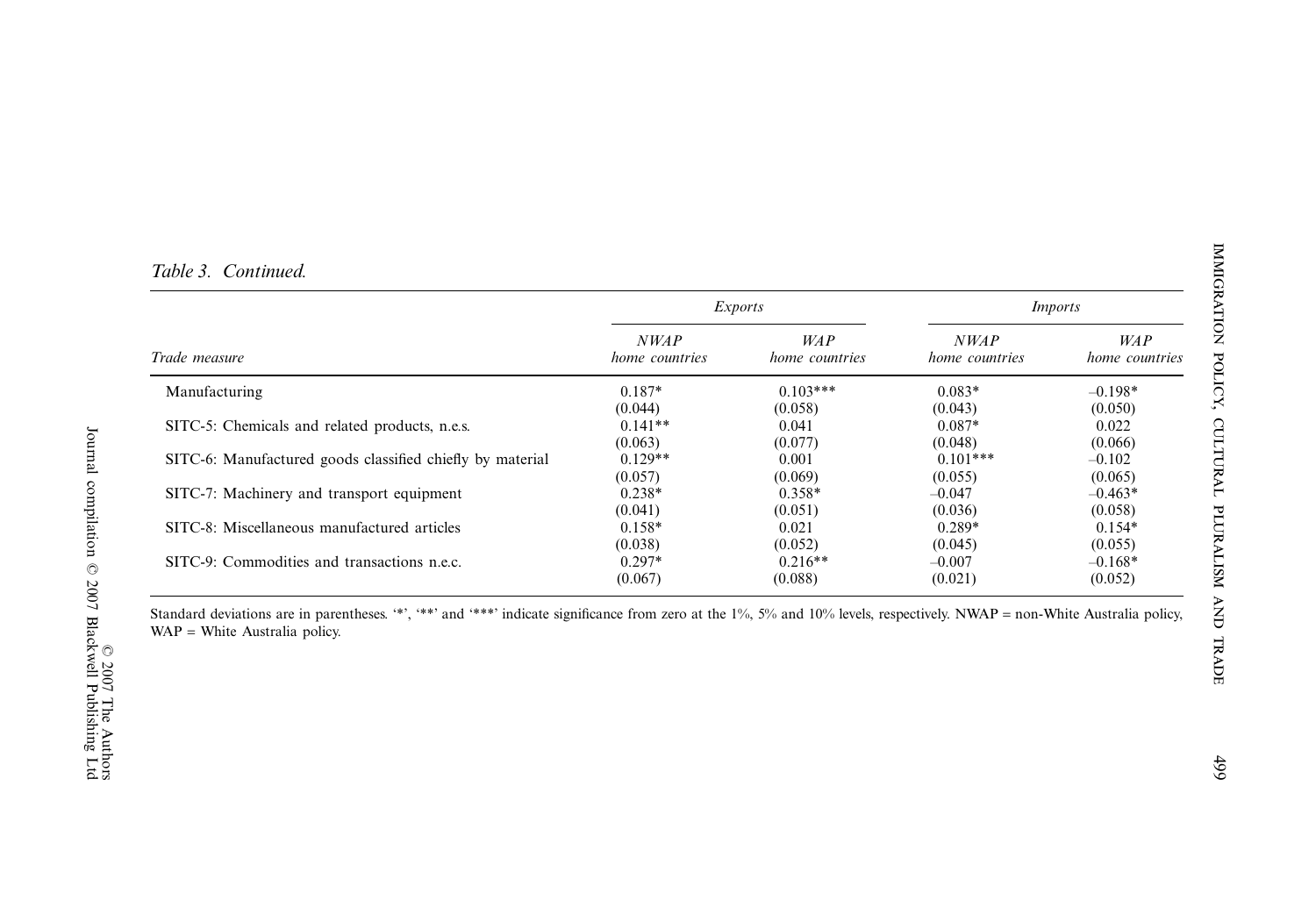the panel-level autocorrelation of order 1 and cross-sectional correlation and/ or panel-level heteroskedasticity are corrected for. The results are, thus, asymptotically efficient and maximum likelihood estimates of the true parameters underlying the effect of the variables theoretically hypothesized to influence Australian trade flows.

Accordingly, columns (a) and (b) of Table 2 present results obtained when aggregate exports and imports, respectively, are employed as dependent variables and no distinction is made regarding *WAP* or *NWAP* classification. Columns (c) and (d) present results obtained when allowing for variation in immigrant effects across classifications. In all estimations, coefficients on immigrant stock variables are positive and significant. Focusing first on results presented in columns (a) and (b), in response to an assumed 1% increase in the immigrant stock, Australian exports to and imports from the typical home country are estimated to rise by 0.46% and 0.18%, respectively. We consider this as a confirmation of the pro-trade effect of immigrants and support for immigrant-trade links reported in earlier studies. That the proportional influences of immigrants on host country exports are greater than the corresponding influence on imports is consistent with results reported by Gould (1994), Girma and Yu (2000) and Combes *et al*. (2005). However, it is not necessary to observe such a pattern. For example, White (2007) and both Wagner *et al*. (2002) and Head and Ries (1998) find pro-import effects of immigrants that exceed their pro-export effects.

In columns (c) and (d), we report results where we differentiate the effects of immigrants by their home countries' status under Australian immigration policy. The results indicate that, in response to an assumed 1% increase in the number of immigrants from *WAP* nations, Australian exports to such nations increase by 0.39% while Australian imports increase by 0.24%. In comparison, assuming a like-immigrant stock increase, Australian exports to *NWAP* nations rise by 0.47% while imports from such nations increase by 0.19%. Tests of the null hypothesis of equality of coefficients on the terms interacting the immigrant stock variable with the *WAP* and *NWAP* dummy variables also consistently reject the hypothesis at  $P > 0.001$ . Thus, there appears to be support for the notion of variation in immigrant-trade links across *WAP* and *NWAP* nations. Specifically, compared with immigrants from *WAP* home nations, immigrants from *NWAP* nations exert a stronger proportional influence on exports to their home countries and a weaker, yet positive, proportional influence on Australian imports from their home countries.

The remaining coefficients in Table 2 conform generally to a priori expectations. Coefficients on the lagged first-difference of the dependent variables are not significant. Greater distance from Australia, implying higher transport costs, reduces trade between the home country and Australia. As expected, higher home country GDP corresponds to greater Australian exports. Coefficients on lagged exchange rate variables are significant and negative with respect to Australian imports. This implies that depreciation of the Australian dollar against the home countries' currencies substantially decreases Australia's imports. Australia's exports, on the other hand, appear not to be sensitive to depreciation of the currency. The coefficients on the ratios of GDP deflators are negative and significant in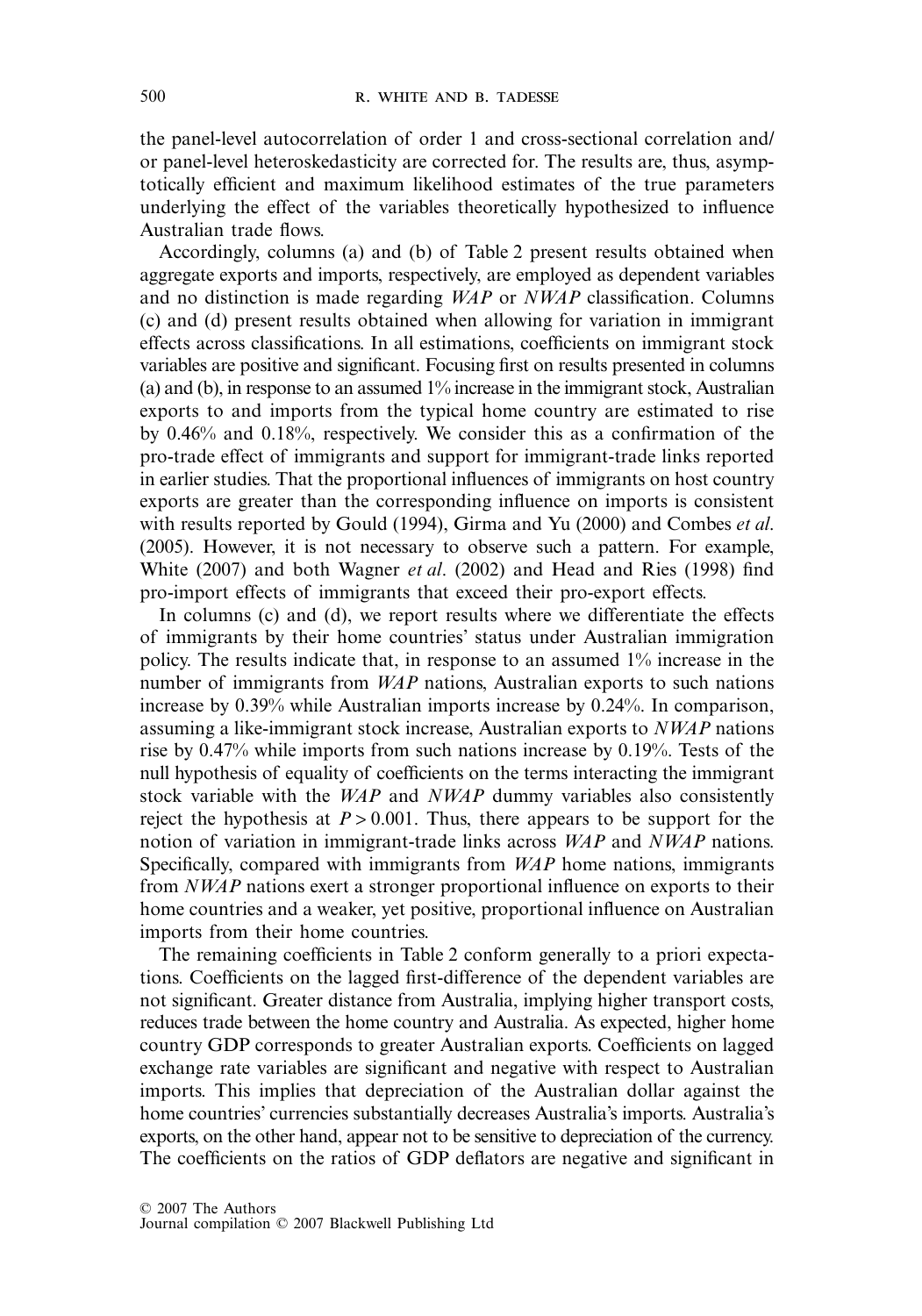all estimations. Assuming alternative sources for goods exist, higher relative prices and currency values may be expected to decrease trade.

Coefficients on the home country population variables are positive and negative in columns (a) and (b), respectively. Intuitively, this would mean that larger populations imply larger markets for Australian exports to serve. That larger home country populations correspond with lower Australian imports also makes sense when one considers that Australia imports more from *WAP* nations, which have significantly lower populations compared with *NWAP* nations (see Table 1). Inclusion of *WAP* and *NWAP* dummy variables absorbs much of the variation across home country classifications and, as a result, coefficients in columns (c) and (d) on home country population variables become negative for both exports and imports. Home country economic remoteness increases Australian exports, yet appears to decrease Australian imports. The increase in exports may indicate a lack of alternative source markets available to home countries. Similarly, the negative relationship between home country remoteness and imports may reflect that Australia imports significantly more from *WAP* nations, which are less remote than the typical *NWAP* nation. Coefficients on the English dummy variables are positive and generally significant; suggesting that commonality of language facilitates trade. Similarly, coefficients on the trade openness variables are positive and significant in all estimations.

#### 3.1. *Disaggregated trade measures and immigrant-trade links*

To further explore the Australian immigrant-trade relationship, we first consider variation in links across products by degree of differentiation. The product classification system developed by Rauch (1999) categorizes four-digit SITC industry trade values as differentiated, reference-priced or organized exchange products. The latter two classifications can be considered homogenous goods. Both liberal and conservative classifications are applied, with the conservative classification more apt to identify industries as producing organized exchange products.<sup>8</sup> We also consider variation in immigrant-trade links across non-manufactured (SITC-0 through SITC-4) and manufactured (SITC-5 through SITC-9) goods producing sectors. Finally, we examine the immigrant-trade relationship using trade data at the one-digit SITC level. Since data at the one-digit SITC are aggregations of four-digit SITC industries, examination of immigrant-trade links generated when estimating equation (2) using disaggregated trade values as dependent variables can be undertaken with knowledge of the corresponding sector's degree of product differentiation. Table 3 presents estimated proportional immigrant effects.<sup>9</sup>

Across *WAP* and *NWAP* classifications, we find that immigrants exert comparable proportional influences on Australian exports and imports of

<sup>&</sup>lt;sup>8</sup> The liberal classification lists 12.28% of industries as producing organized exchange goods, while the conservative classification identifies 17.83%. A test of difference in means yields a *t*-statistic of 3.79. No significant differences are found across classifications for differentiated or referenced priced products.

<sup>&</sup>lt;sup>9</sup> The full set of estimation results is available upon request.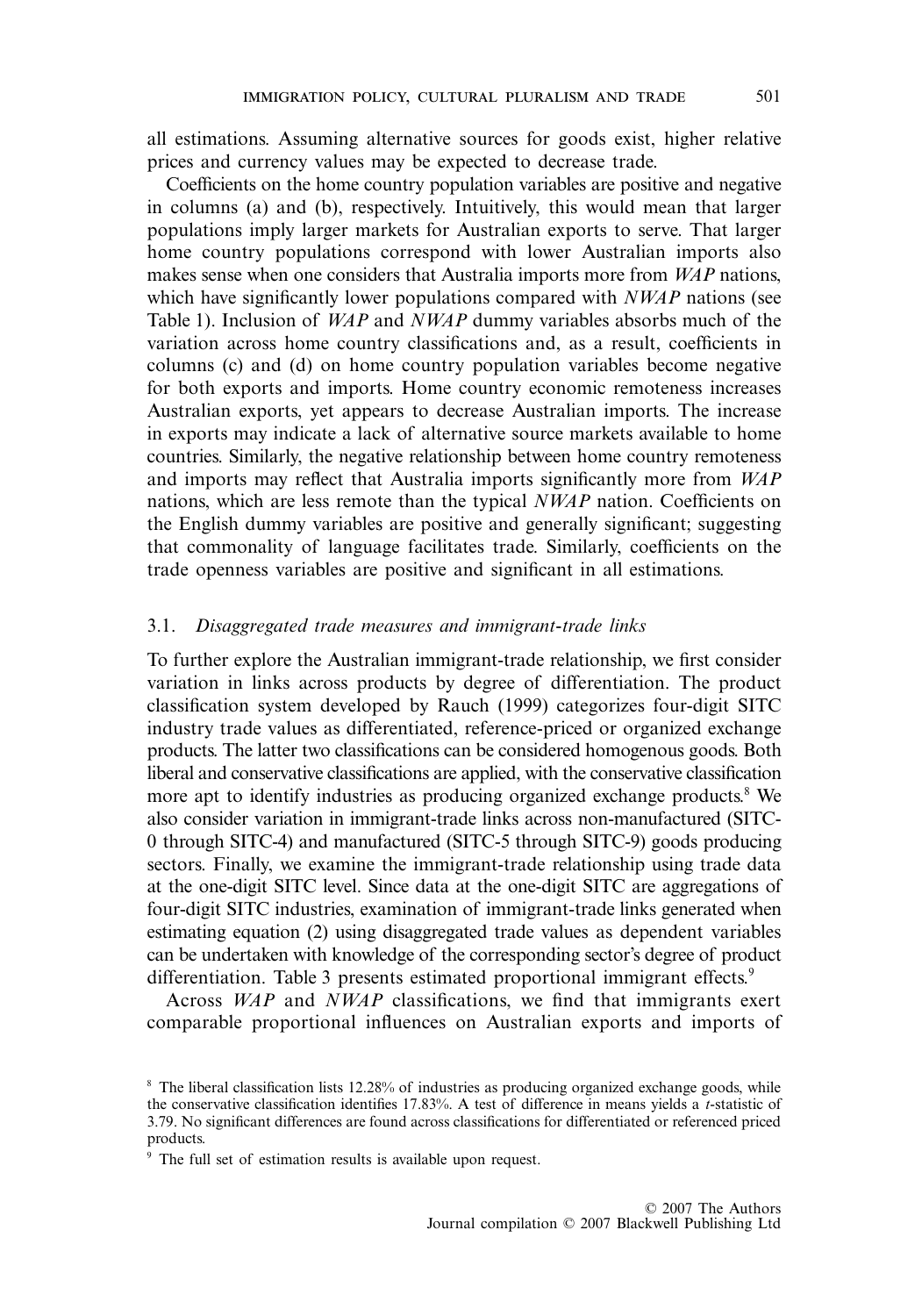differentiated products. When considering the effects of immigrants on trade of reference-priced and organized exchange products, immigrants from *NWAP* nations exert larger proportional effects on exports than do immigrants from *WAP* nations. Conversely, immigrants from *WAP* nations tend to increase imports of organized exchange products proportionally more so than do immigrants from *NWAP* nations. It is interesting to note that the proportional influences of immigrants from *NWAP* nations on Australian exports are consistently of greater magnitude, across the Rauch product classifications, compared with the pro-export effects of immigrants from *WAP* nations. However, when considering pro-import effects, the influences of immigrants from *WAP* nations are greater than the corresponding influences of immigrants from *NWAP* nations.

Examining the influences of immigrants on non-manufactured (SITC-0 through SITC-4 sectors) and manufactured (SITC-5 through SITC-9 sectors) goods trade, we find immigrants from *NWAP* nations increase Australian exports and imports of both non-manufactured and manufactured products. The influence of immigrants from *WAP* nations is less pronounced, with significant increases reported only for imports of non-manufactured products and exports of manufactured products. Comparing relative immigrant-trade links across sectors and home country classifications reveals an interesting regularity. As mentioned, many studies have reported proportional pro-import influences of immigrants that are greater than observed pro-export effects. Consistent with these studies, we report proportional immigrant influences on imports of non-manufactured products that are consistently of greater magnitude than the influences of immigrants on exports of such products. However, when we consider the extent to which immigrants affect trade in manufactured products, the proportional influence on exports is greater than the corresponding influence on imports in almost all cases.

The manufacturing sector is comprised of one-digit SITC sectors that have aboveaverage shares of differentiated products. Conversely, summation of reference-priced and organized exchange product shares provide a measure of the homogeneity of each sector's product mix. The one-digit SITC sectors that comprise the nonmanufacturing sector have above-average shares of homogenous products. This helps to explain the observed variation in immigrant-trade links. If immigrants, as hypothesized, influence trade through preferences and their abilities to exploit information asymmetries and/or business or social network connections, it follows that preference effects will be more pronounced for trade in differentiated products and that positive influences on trade in relatively homogenous products would stem from an ability to acquire and/or provide lower-cost substitutes.

The proportional immigrant effects, taken collectively, suggest that the abilities of immigrants in promoting trade are not necessarily the same for both imports and exports. Thus, immigrants from *WAP* and *NWAP* nations exert influences that, at the aggregate level, result in similar outcomes (i.e. increased trade) even though the means by which trade is increased and the sectors, product types and products affected vary considerably across *WAP* and *NWAP* classifications. That immigrants from *NWAP* nations exert greater proportional influences on trade in non-manufactured products (i.e. in relatively homogenous products) may be the result of immigrants from these nations, generally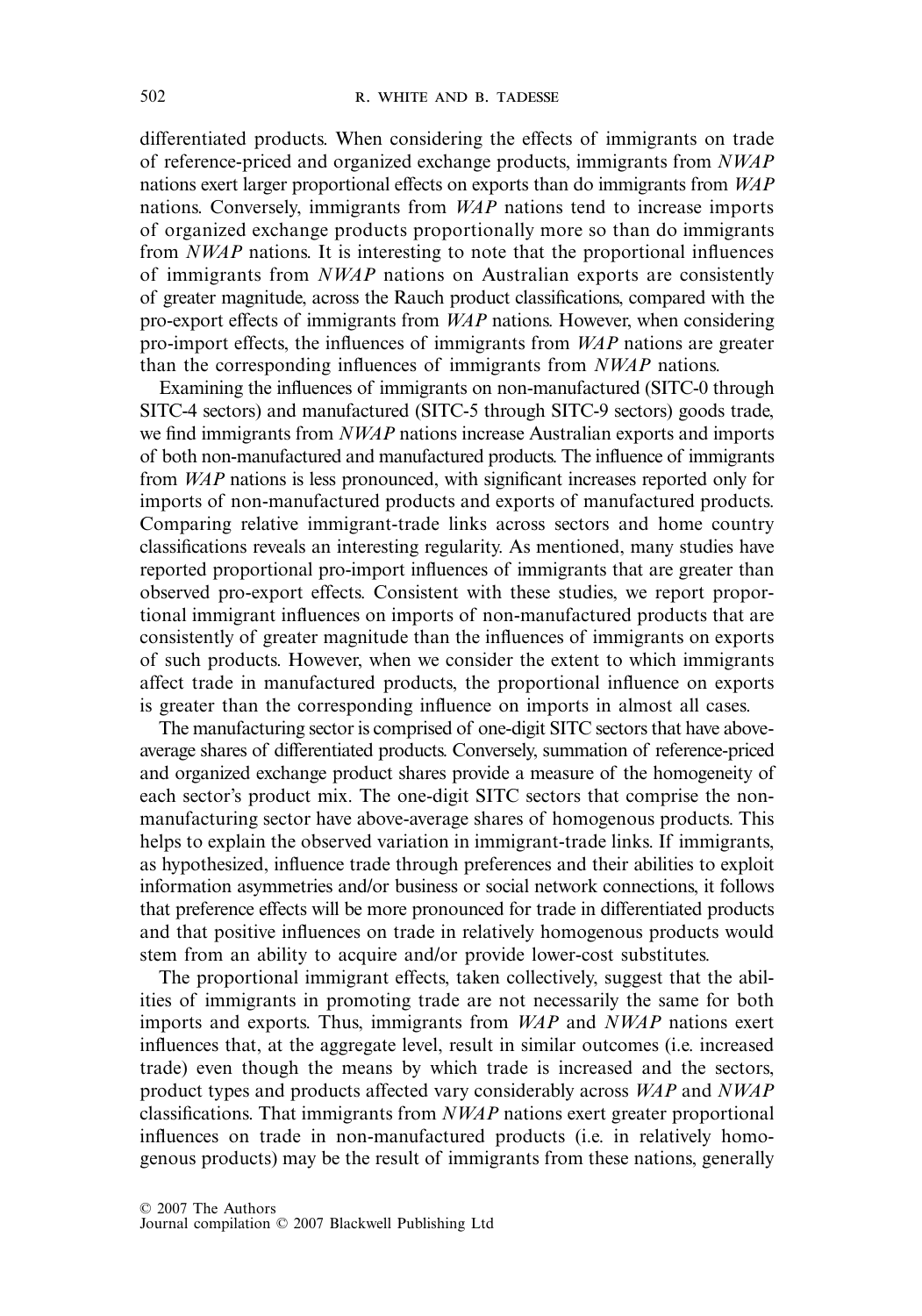speaking, having greater opportunities, or being better-able (i.e. more adept), to exploit associated information asymmetries and network connections, compared with immigrants from *WAP* nations. An alternative explanation for the observed variation is that, since *WAP* and *NWAP* status is based on Australian immigration policy rather than Australia-home country institutional similarities, greater cultural distance between Australia and *NWAP* immigrants' home countries may underlie the Australian immigrant-trade relationship. Either scenario may be linked to the abandonment of the White Australia policy and the subsequent increase in cultural pluralism.

### 3.2. *Estimated per-immigrant effects*

Using the significant coefficients presented in Tables 2 and 3 and observed changes in immigrant stock and trade variables, we construct annual per-immigrant effects and present them in Table 4. These estimates are derived using values from 95% confidence intervals that correspond to proportional effects. The results indicate that a typical immigrant from a *WAP* nation increases Australian exports to her home country by \$138 per year (lower bound: \$117; upper bound: \$158), and Australian imports from her home country by \$134 (lower bound: \$99; upper bound: \$168). A typical immigrant from an *NWAP* nation exerts a more pronounced effect on Australian trade with her home country. Australian exports to and imports from an *NWAP* home country are estimated to increase by \$1756 (lower bound: \$1519; upper bound: \$1993) and \$569 (lower bound: \$387; upper bound: \$752), respectively.

That the estimated per-immigrant effects for immigrants from *WAP* nations are quite small is taken to imply that corresponding proportional immigrant effects, while statistically significant, are of minor practical significance. However, estimated per-immigrant effects for *NWAP* nation immigrants are not only of considerably greater magnitude, they are consistent with findings from earlier studies. For example, Head and Ries (1998) report per-immigrant effects on Canadian exports and imports equal to approximately \$3000 and \$8000, respectively. Also examining Canada, Wagner *et al*. (2002) report an import effect of \$944 and an export effect of \$312. Gould (1994) estimates the marginal immigrant increases US imports and exports by \$456 and \$327, respectively. White (2007), considering the effects of immigrants from low income home countries on US trade, reports per-immigrant effects of \$2967 for imports and \$910 for exports. Use of disaggregated trade values and corresponding significant coefficients further reveals the stark cleavage in estimated per-immigrant effects between *NWAP* and *WAP* nations. Across product classifications, effects attributable to immigrants from *NWAP* nations are, in the majority of cases, greater than the corresponding effects of immigrants from *WAP* nations.

#### 3.3. *Robustness checks and sensitivity analysis*

To analyse the sensitivity of our results, we estimate several alternative regression specifications and also examine sample composition. First, we estimate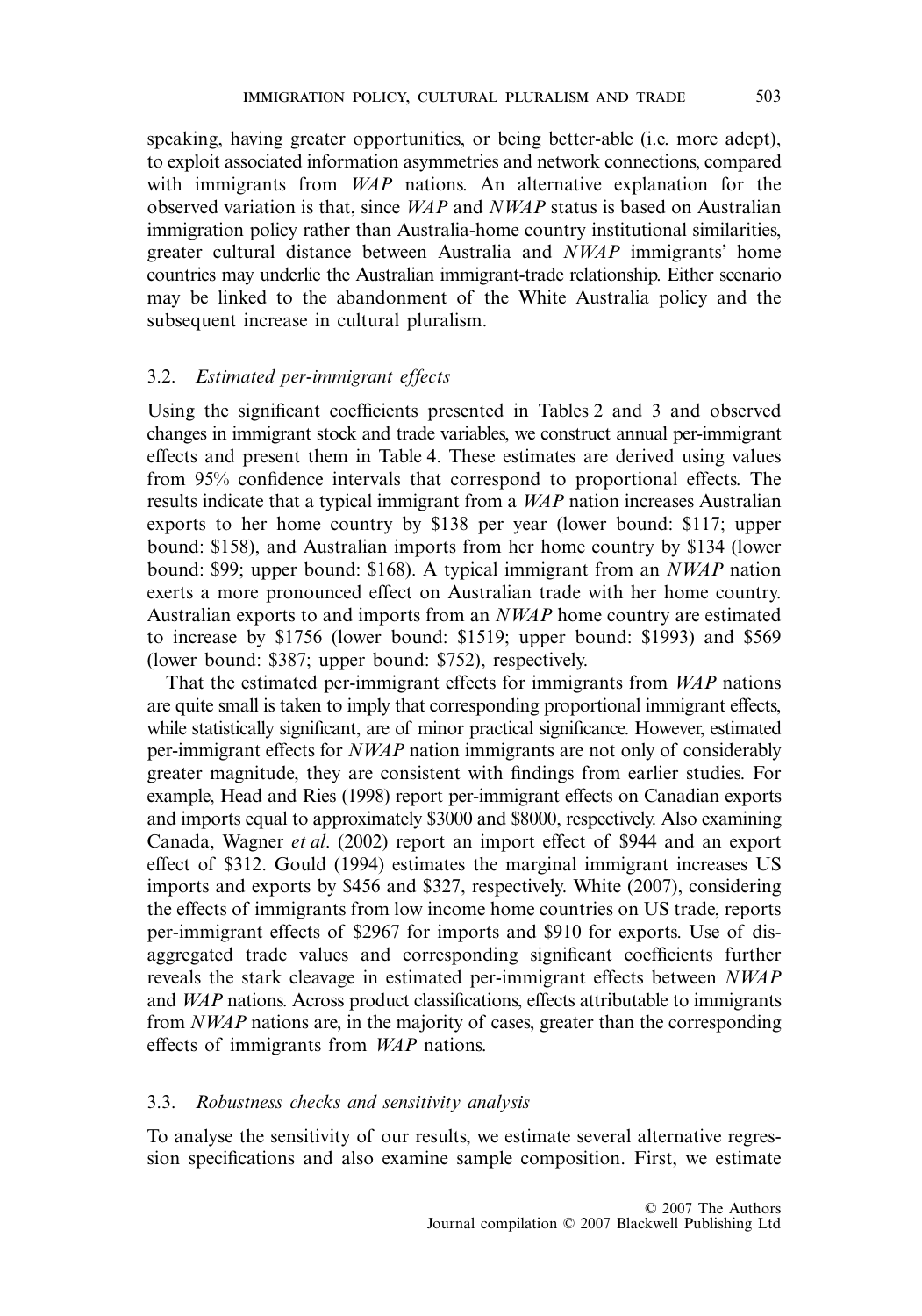| Lower<br>bound<br>1519<br>307<br>722<br>323<br>250<br>185<br>1226 | Estimate<br>1756<br>385<br>1012<br>405<br>327<br>272 | Upper<br>bound<br>1993<br>462<br>1302<br>486<br>403 | Lower<br>bound<br>117<br>48<br>$\mathbf{0}$<br>32       | Estimate<br>138<br>61<br>15<br>56 | Upper<br>bound<br>158<br>74<br>24<br>79    | Lower<br>bound<br>1512<br>306<br>718<br>322 | Estimate<br>1748<br>383<br>1007<br>403 | Upper<br>bound<br>1984<br>460<br>1296<br>484 |
|-------------------------------------------------------------------|------------------------------------------------------|-----------------------------------------------------|---------------------------------------------------------|-----------------------------------|--------------------------------------------|---------------------------------------------|----------------------------------------|----------------------------------------------|
|                                                                   |                                                      |                                                     |                                                         |                                   |                                            |                                             |                                        |                                              |
|                                                                   |                                                      |                                                     |                                                         |                                   |                                            |                                             |                                        |                                              |
|                                                                   |                                                      |                                                     |                                                         |                                   |                                            |                                             |                                        |                                              |
|                                                                   |                                                      |                                                     |                                                         |                                   |                                            |                                             |                                        |                                              |
|                                                                   |                                                      |                                                     |                                                         |                                   |                                            |                                             |                                        |                                              |
|                                                                   |                                                      |                                                     |                                                         |                                   |                                            |                                             |                                        |                                              |
|                                                                   |                                                      |                                                     |                                                         |                                   |                                            |                                             |                                        |                                              |
|                                                                   |                                                      |                                                     | 38                                                      | 50                                | 63                                         | 249                                         | 325                                    | 401                                          |
|                                                                   |                                                      | 359                                                 | $\theta$                                                | 20                                | 33                                         | 184                                         | 271                                    | 357                                          |
|                                                                   | 1494                                                 | 1762                                                | 38                                                      | 61                                | 83                                         | 1220                                        | 1487                                   | 1754                                         |
| 169                                                               | 275                                                  | 381                                                 | $\theta$                                                | $\Omega$                          | 11                                         | 168                                         | 274                                    | 379                                          |
| $\Omega$                                                          | 59                                                   | 98                                                  | $\Omega$                                                | 0                                 | $\overline{4}$                             | $\Omega$                                    | 58                                     | 97                                           |
|                                                                   | $\overline{0}$                                       | $\theta$                                            | $\theta$                                                |                                   | $\theta$                                   | $\Omega$                                    | $\theta$                               | $\theta$                                     |
|                                                                   | 24                                                   | 39                                                  | $-6$                                                    |                                   | $\theta$                                   | $\theta$                                    | 24                                     | 39                                           |
|                                                                   | $\theta$                                             | 101                                                 | $-3$                                                    | $\Omega$                          | 3                                          | $\Omega$                                    |                                        | 101                                          |
| $\theta$                                                          | $\overline{0}$                                       | 3                                                   | $\mathbf{0}$                                            | $\Omega$                          | $\theta$                                   | $\mathbf{0}$                                | $\mathbf{0}$                           |                                              |
|                                                                   | 118                                                  | 172                                                 | $\Omega$                                                | 16                                | 34                                         | 63                                          | 117                                    | 171                                          |
|                                                                   |                                                      |                                                     |                                                         |                                   |                                            |                                             |                                        | 14                                           |
|                                                                   |                                                      |                                                     |                                                         |                                   |                                            |                                             |                                        | 32                                           |
|                                                                   |                                                      |                                                     |                                                         |                                   | $\overline{2}$                             | $\overline{2}$                              |                                        | 48                                           |
|                                                                   |                                                      |                                                     | $\theta$                                                |                                   |                                            |                                             | 4                                      | 6                                            |
|                                                                   | 63<br>$\Omega$<br>$\theta$<br>24                     | 8<br>17<br>36                                       | 14<br>32<br>48<br>$\overline{2}$<br>$\overline{4}$<br>6 | $\theta$<br>$-3$<br>10            | $\theta$<br>$\mathbf{0}$<br>14<br>$\theta$ | 3<br>3<br>18                                | $\Omega$<br>$\theta$<br>24             | 8<br>17<br>36                                |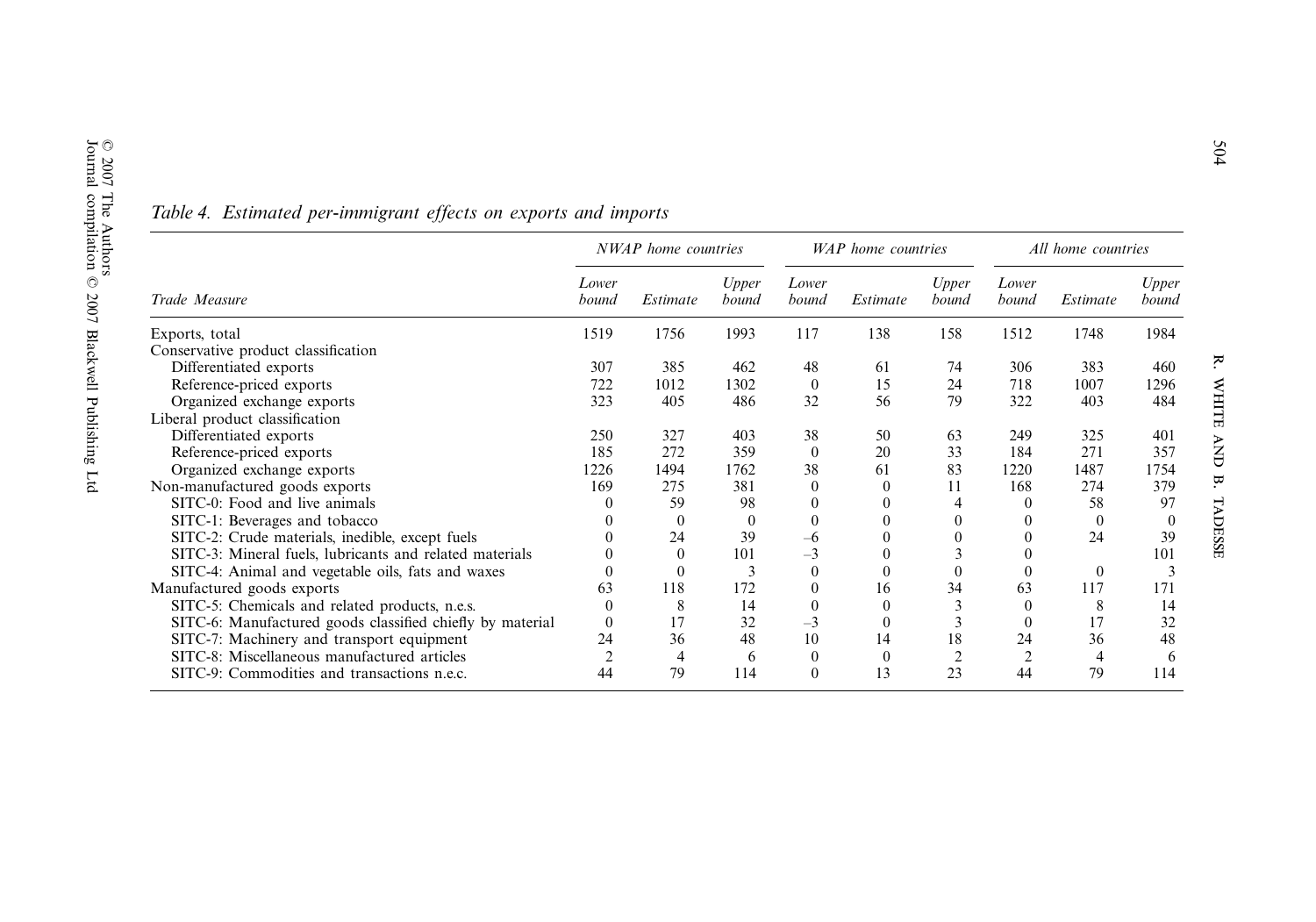|                                                           | NWAP home countries |                  |                | WAP home countries |          |                | All home countries |          |                |
|-----------------------------------------------------------|---------------------|------------------|----------------|--------------------|----------|----------------|--------------------|----------|----------------|
| Trade Measure                                             |                     | Estimate         | Upper<br>bound | Lower<br>bound     | Estimate | Upper<br>bound | Lower<br>bound     | Estimate | Upper<br>bound |
| Imports, total                                            | 387                 | 569              | 752            | 99                 | 134      | 168            | 385                | 567      | 749            |
| Conservative product classification                       |                     |                  |                |                    |          |                |                    |          |                |
| Differentiated imports                                    | 465                 | 619              | 774            | 42                 | 59       | 76             | 463                | 617      | 771            |
| Reference-priced imports                                  | $-51$               | $\boldsymbol{0}$ | 47             | $-10$              | $\theta$ | $\theta$       | $-50$              | $\theta$ | 46             |
| Organized exchange imports                                |                     | 27               | 54             | 109                | 143      | 177            |                    | 27       | 54             |
| Liberal product classification                            |                     |                  |                |                    |          |                |                    |          |                |
| Differentiated imports                                    | 419                 | 565              | 713            | 38                 | 56       | 73             | 417                | 563      | 710            |
| Reference-priced imports                                  | $-45$               | $\theta$         | $\theta$       | $-8$               | $\Omega$ | $\Omega$       | $-45$              | $\theta$ | $\theta$       |
| Organized exchange imports                                | 47                  | 77               | 106            | 108                | 134      | 160            | 47                 | 77       | 107            |
| Non-manufactured goods imports                            | 130                 | 166              | 201            | 10                 | 15       | 21             | 130                | 165      | 200            |
| SITC-0: Food and live animals                             | 70                  | 86               | 101            | 6                  | 8        | 10             | 70                 | 85       | 100            |
| SITC-1: Beverages and tobacco                             |                     |                  |                |                    |          |                | $\theta$           |          |                |
| SITC-2: Crude materials, inedible, except fuels           |                     |                  | 8              |                    |          |                | $-7$               |          |                |
| SITC-3: Mineral fuels, lubricants and related materials   |                     |                  |                |                    |          |                | $\theta$           |          |                |
| SITC-4: Animal and vegetable oils, fats and waxes         |                     |                  |                |                    | $\theta$ |                |                    |          |                |
| Manufactured goods imports                                |                     | 76               | 153            | $-59$              | $-39$    | $-20$          |                    | 75       | 152            |
| SITC-5: Chemicals and related products, n.e.s.            |                     | 12               | 26             | $\Omega$           | $\theta$ |                |                    | 12       | 25             |
| SITC-6: Manufactured goods classified chiefly by material |                     | 48               | 99             | $-12$              | $\theta$ | $\theta$       | 0                  | 47       | 98             |
| SITC-7: Machinery and transport equipment                 | $-20$               | $\theta$         | $\theta$       | $-43$              | $-34$    | $-26$          | $-20$              | $\theta$ | $\theta$       |
| SITC-8: Miscellaneous manufactured articles               | 21                  | 30               | 39             | $\theta$           | 4        |                | 20                 | 29       | 38             |
| SITC-9: Commodities and transactions n.e.c.               | -1                  | $\Omega$         | $\theta$       | $-2$               | $-1$     | $\Omega$       |                    |          | $\Omega$       |

## *Table 4. Continued.*

Per-immigrant effects are estimated using coefficients presented above and observed changes in immigrant stock values and trade values. Lower bound and upper bound estimates are generated using 95% confidence intervals constructed around each significant immigrant stock coefficients.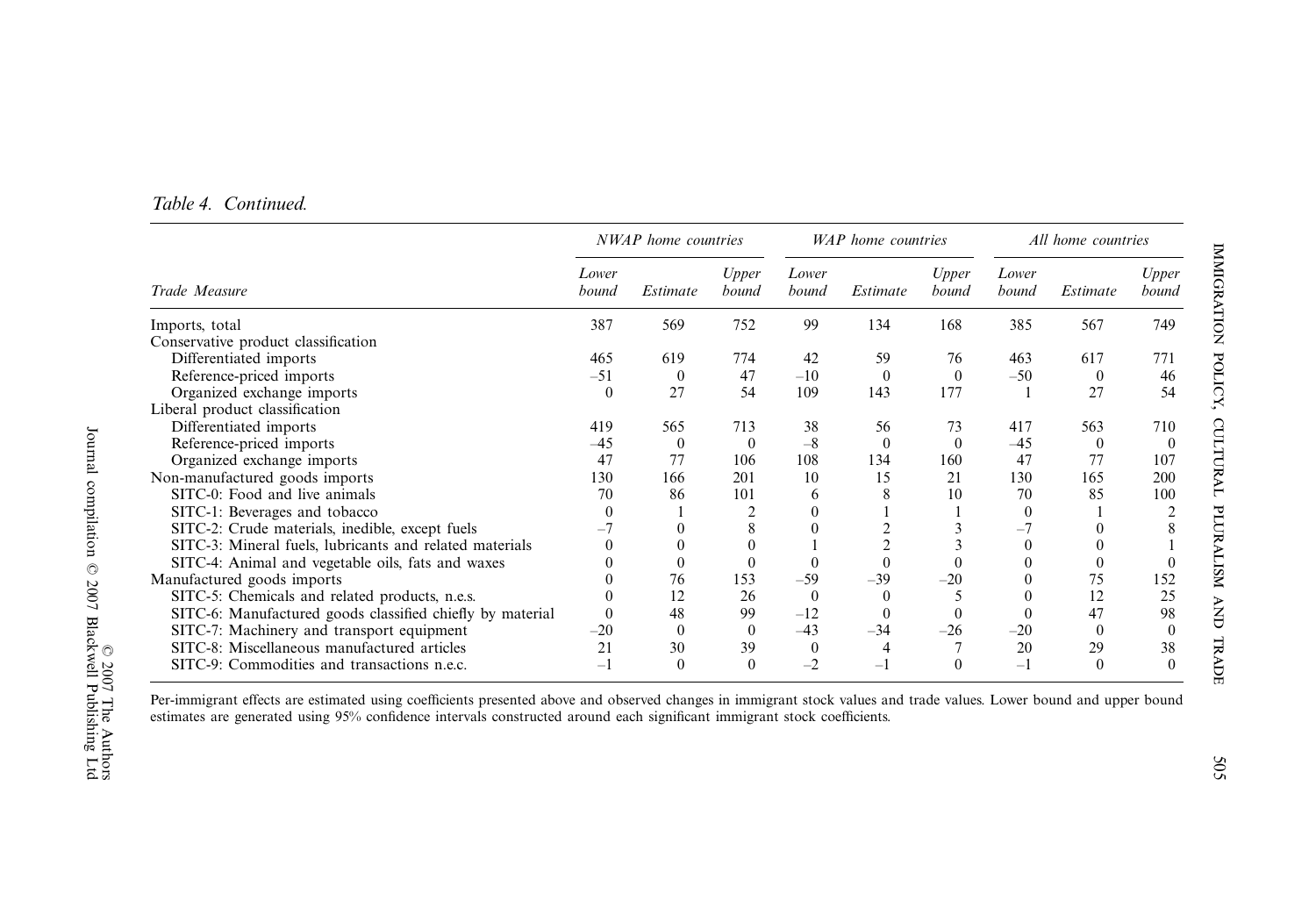equation (2) using Tobit and Pooled Corrected Standard Errors (PCSE) specifications. The Tobit specification is appropriate when dependent variables are censored. Of aggregate export and import values in the dataset, 14.4% and  $20.8\%$ , respectively, are equal to zero.<sup>10</sup> Following Eaton and Tamura (1994) and Head and Ries (1998), we modify our estimation equation to obtain a specification that permits the realization of zero trade values. While use of the PCSE estimation strategy is based on variance estimates which require the assumption of many observations per panel, it also allows for panel-level heteroskedasticity and contemporaneous correlation of observations between the panels. In estimating the PCSE, we employ the Prais-Winsten method as it is the only method that allows FGLS assuming an AR(1) process in the disturbances.<sup>11</sup> We find the results from the Tobit and PCSE estimations provide proportional immigrant effects that are comparable to the FGLS results presented in columns (c) and (d) of Table 2. Further, estimated coefficients on the remaining explanatory variables are also generally consistent with estimates from the iterative FGLS method.

As a sample robustness check, we also estimate equation (2) using our full complement of aggregate and disaggregate trade values and removing one nation from our sample at a time, repeating the process for 101 successive rounds. For example, in the first round we exclude Algeria, while the second round includes Algeria but excludes Argentina. Considerable variation in immigrant effects once a nation is removed implies that the excluded nation has a significant impact on the results for the full sample. In total, 3838 estimations were performed, resulting in 7676 estimated proportional immigrant effects.<sup>12</sup> In nearly all cases (94.4%), estimated immigrant effects lay within 95% confidence intervals constructed around estimates obtained for the full sample. When variation is found, it is slightly more likely to involve immigrants from *NWAP* nations; however, even for this cohort, 94% of the estimated effects lay within the confidence intervals. In comparison, robustness checks of immigrant effects for *WAP* nations reveal 94.9% lay within corresponding intervals.

### 4. CONCLUSION

We have addressed one facet of the immigration issue: the possible influence that relaxation of a restrictive immigration policy has on trade flows. While the White Australia policy is specific to Australian history, the analysis presented here provides general insights into the immigrant-trade relationship. In identifying a positive influence of immigrants on trade, we find that immigrants from *WAP* nations exert greater proportional influences on Australian imports

- <sup>11</sup> All estimation results corresponding to our robustness checks are available upon request.
- $12$  For each excluded country, 38 estimations (utilizing aggregate and disaggregated trade measures) are undertaken, each producing a *WAP* immigrant effect and an *NWAP* immigrant effect.

<sup>&</sup>lt;sup>10</sup> We chose to forego use of the Tobit specification in the primary estimations as it is possible that a zero level of imports and/or exports is natural for some countries, and especially so for disaggregated trade values.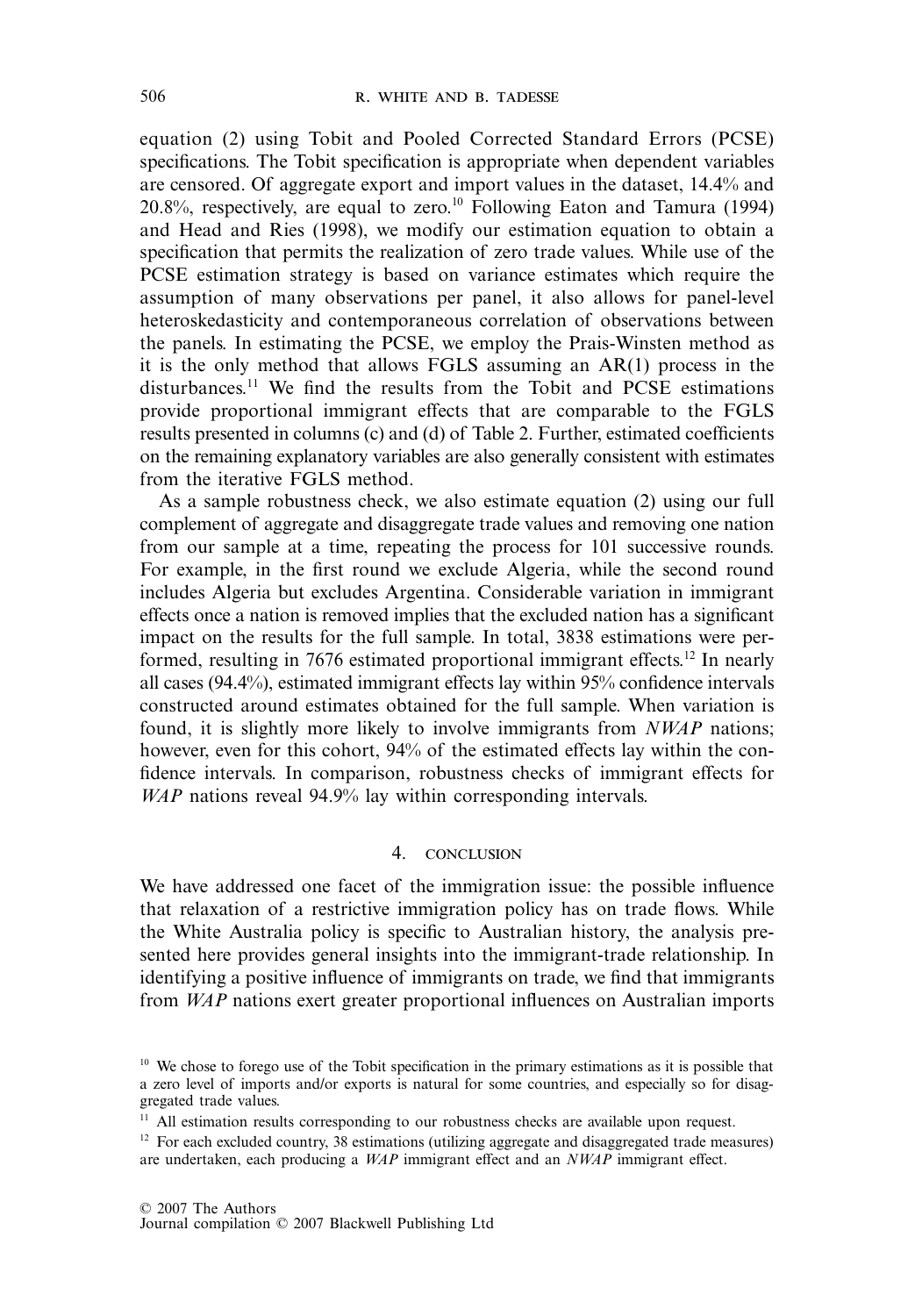from their respective home countries than do immigrants from *NWAP* nations, while immigrants from *NWAP* nations exert stronger influences on Australian exports to their home countries. The finding of pro-trade influences supports the notion that immigrants increase trade between home and host nations via preference effects and through social/business network connections and/or the exploitation of information asymmetries.

We also report significant variation in the immigrant-trade relationship across product classifications, non-manufacturing and manufacturing sectors, and onedigit SITC goods. The observed variation underscores that an immigrant's ability to influence exports and/or imports is a function of the immigrant's preferences and, given existing host-home country (dis)similarities, the immigrant's ability to take advantage of the opportunities afforded. Taken collectively, our findings suggest that immigration which leads to increased cultural pluralism and a corresponding change in a host nation's cultural identity may have positive repercussions on the nation's trade. We posit that abandonment of the White Australian policy led to increased cultural pluralism and, thus, contributed to the conditions (i.e. the information asymmetries and potential for exploitation of network connections) under which immigrants from *NWAP* nations are found to influence trade.

#### **REFERENCES**

- Anderson, J. E. (1979) 'A Theoretical Foundation for the Gravity Equation', *American Economic Review* 69, 106–16.
- Anderson, J. E. and E. van Wincoop (2003) 'Gravity with Gravitas: a Solution to the Border Puzzle', *American Economic Review* 93, 190–2.
- Bandyopadhyay, S., C. C. Coughlin and H. J. Wall. (2006) 'Ethnic Networks and US Exports', Federal Reserve Bank of St. Louis Working Paper 2005-069A. January.
- Bergstrand, J. H. (1985) 'The Gravity Equation in International Trade: Some Microeconomic Foundations and Empirical Evidence', *Review of Economics and Statistics* 67, 474–81.
- Blanes, J. V. (2003) 'The Link Between Immigration and Trade in Spain', Universidad Pablo de Olavide, Paper Presented at XXVIII Simposio de Analisis Economico, 11–13 December, Seville.
- Bouscaren, A. T. (1963) *International Migrations Since 1945*. New York, NY: Frederick A. Praeger.
- Bryant, J., M. Genc and D. Law. (2004) 'Trade and Migration to New Zealand', New Zealand Treasury Working Paper 04/18.

Castles, S. (2000) *Ethnicity and Globalization*. London: Sage Publishers.

- Ching, H. S. and L. Chen (2000) 'Links between Emigrants and the Home Country: the Case of Trade between Taiwan and China', in H. Kohno, P. Nijkamp and J. Poot (eds), *Regional Cohesion and Competition in the Age of Globalization*. Cheltenham, UK: Edward Elgar.
- Combes, P., M. Lafourcade and T. Mayer (2005) 'The Trade Creating Effects of Business Social Networks: Evidence from France', *Journal of International Economics* 66, 1–29.
- Davis, D. (1995) 'Intra-Industry Trade: a Heckscher-Ohlin-Ricardo Approach', *Journal of International Economics* 39, 201–26.
- Deardorff, A. (1998) 'Determinants of Bilateral Trade: Does Gravity Work in a Neoclassical World?', in J. Frankel (ed.), *The Regionalization of the World Economy*. Chicago, IL: University of Chicago Press.
- Eaton, J. and S. Kortum (2002) 'Technology, Geography and Trade. *Econometrica* 70, 1741–79.
- Eaton, J. and A. Tamura (1994) 'Bilateralism and Regionalism in Japanese and U.S. Trade and Foreign Direct Investment Patterns', *Journal of the Japanese and International Economies* 8, 478–510.
- Eichengreen, B. and D. A. Irwin (1996) 'The Role of History in Bilateral Trade Flows', National Bureau of Economic Research Working Paper No. 5565, May.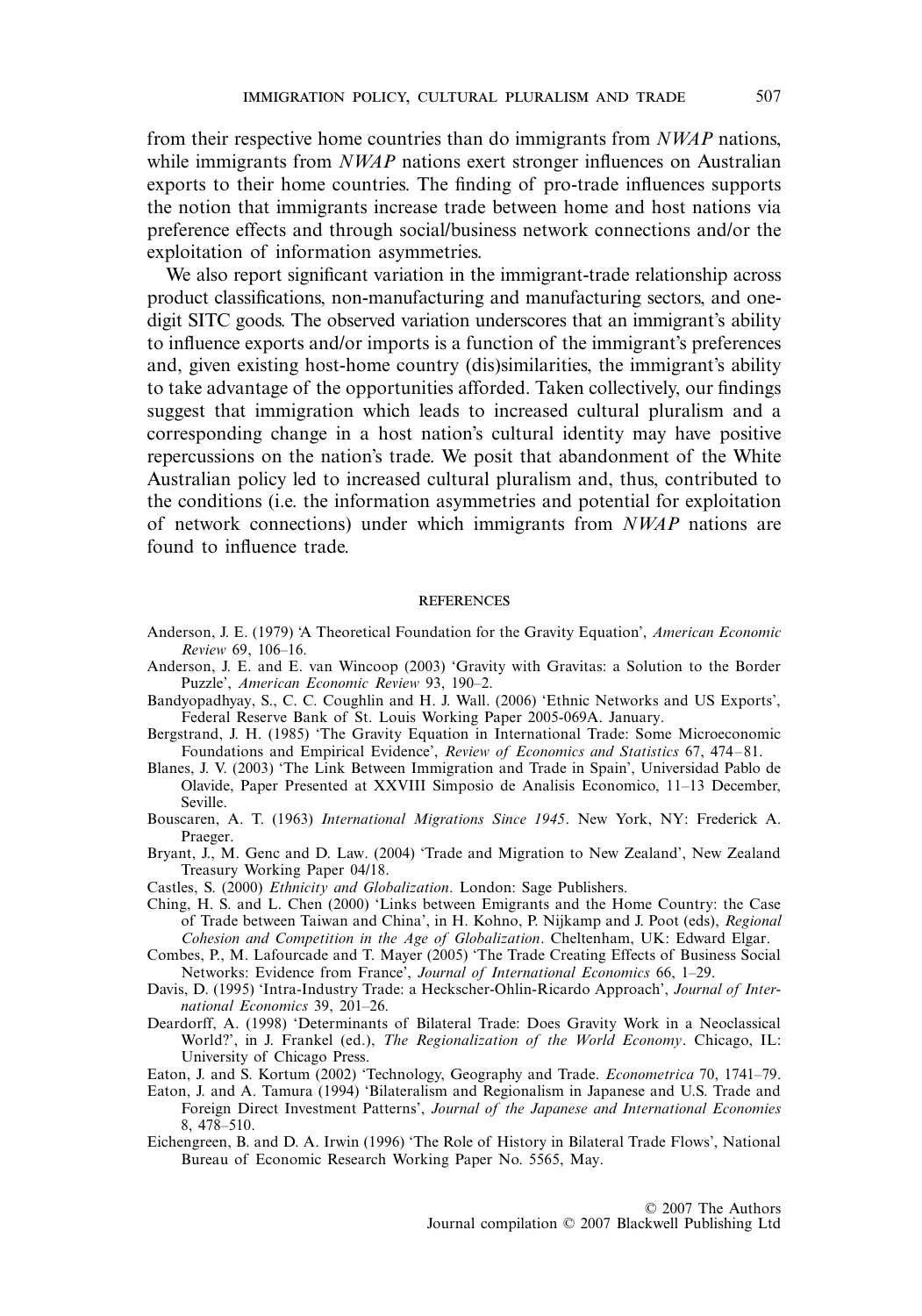Feenstra, R. C., R. E. Lipsey, H. Deng, A. C. Ma and H. Mo. (2005) 'World Trade Flows: 1962–2000', National Bureau of Economic Research, Working Paper No. 11040. January.

Feenstra, R. C., J. Markusen and A. Rose (2001) 'Using the Gravity Equation to Differentiate Among Alternative Theories of Trade', *Canadian Journal of Economics* 34, 430–47.

Girma, S. and Z. Yu (2002) 'The Link between Immigration and Trade: Evidence from the UK', *Review of World Economics* 138, 115–30.

Globerman, S. (2001) 'Globalization and Immigration', Paper presented at *Globalization and Immigration: Canada, China, and Beyond*, China-Canada Immigration Workshop of the Asia Pacific Foundation of Canada, Vancouver.

Gould, D. M. (1994) 'Immigration Links to the Home Nation: Empirical Implications for US Bilateral Trade Flows', *Review of Economics and Statistics* 76, 302–16.

Head, K. and T. Mayer (2000) 'Non-Europe: The Magnitude and Causes of Market Fragmentation in Europe', *Weltwirtschaftliches Archive* 136, 285–314.

Head, K. and J. Ries (1998) 'Immigration and Trade Creation: Econometric Evidence from Canada', *Canadian Journal of Economics* 31, 47–62.

Helliwell, J. F. (1997) 'National Borders, Trade and Migration', *Pacific Economic Review* 3, 165– 85.

Helpman, E. and P. R. Krugman (1985) *Market Structure and Foreign Trade – Increasing Returns, Imperfect Competition, and the International Economy*. Cambridge, MA: MIT Press.

Hutchinson, W. K. (2002) 'Does Ease of Communication Increase Trade? Commonality of Language and Bilateral Trade', *Scottish Journal of Political Economy* 49, 544–56.

International Monetary Fund (IMF) (2006) *International Financial Statistics: CD-ROM*. Washington, D.C., June.

Money, J. (1999) *Fences and Neighbors: the Political Geography of Immigration Control*. Ithaca, NY: Cornell University Press.

Piperakis, A. S., C. Milner and P. W. Wright. (2003) 'Immigration, Trade Costs and Trade: Gravity Evidence for Greece', *Journal of Economic Integration* 18, 750–62.

Price, C. (1996) 'Ethnic Intermixture of Migrants and Indigenous Peoples in Australia', *People and Place* 4, 12–16.

Price, C. (1999) 'Australian Population: Ethnic Origins', *People and Place* 7, 12–16.

Rauch, J. (1999) 'Networks versus Markets in International Trade', *Journal of International Economics* 48, 7–35.

Tinbergen, J. (1962) *The World Economy Suggestions for an International Economic Policy*. New York, NY: Twentieth Century Fund.

United States Central Intelligence Agency (US CIA) (2006) *CIA World Factbook*. Online: Available at: <https://>[http://www.cia.gov/cia/publications/factbook/index.html.](http://www.cia.gov/cia/publications/factbook/index.html)

Wagner, D., K. Head and J. Ries. (2002) 'Immigration and the Trade of Provinces', *Scottish Journal of Political Economy* 49, 507–25.

White, R. (2007) 'Immigrant-Trade Links, Transplanted Home Bias and Network Effects', *Applied Economics* 39, 839–52.

Wooldridge, J. M. (2002) *Econometric Analysis of Cross Section and Panel Data*. Cambridge, MA: MIT Press.

World Bank (2006) *World Development Indicators: CD-ROM Version*. Washington, DC: Development Data Group of the World Bank's International Economics Department.

#### **APPENDIX**

*Country Listing*: White Australia policy nations<sup>13</sup>: Austria (1952), Denmark (1954), Finland (1954), Germany (1952), Greece (1952), Italy (1951), Netherlands (1951), New Zealand, Norway (1954), Spain (1958), Sweden (1954), Switzerland (1954), United Kingdom. Non-White Australia policy nations: Algeria, Argentina, Bangladesh, Barbados, Belgium, Belize, Benin, Bolivia, Brazil, Bulgaria, Burkina

<sup>&</sup>lt;sup>13</sup> Immigrants from New Zealand and the UK have traditionally received preferential treatment under Australian immigration policy. The years in which agreements between Australia and other nations whose emigrants received preference under the White Australia policy are listed parenthetically (Money, 1999).